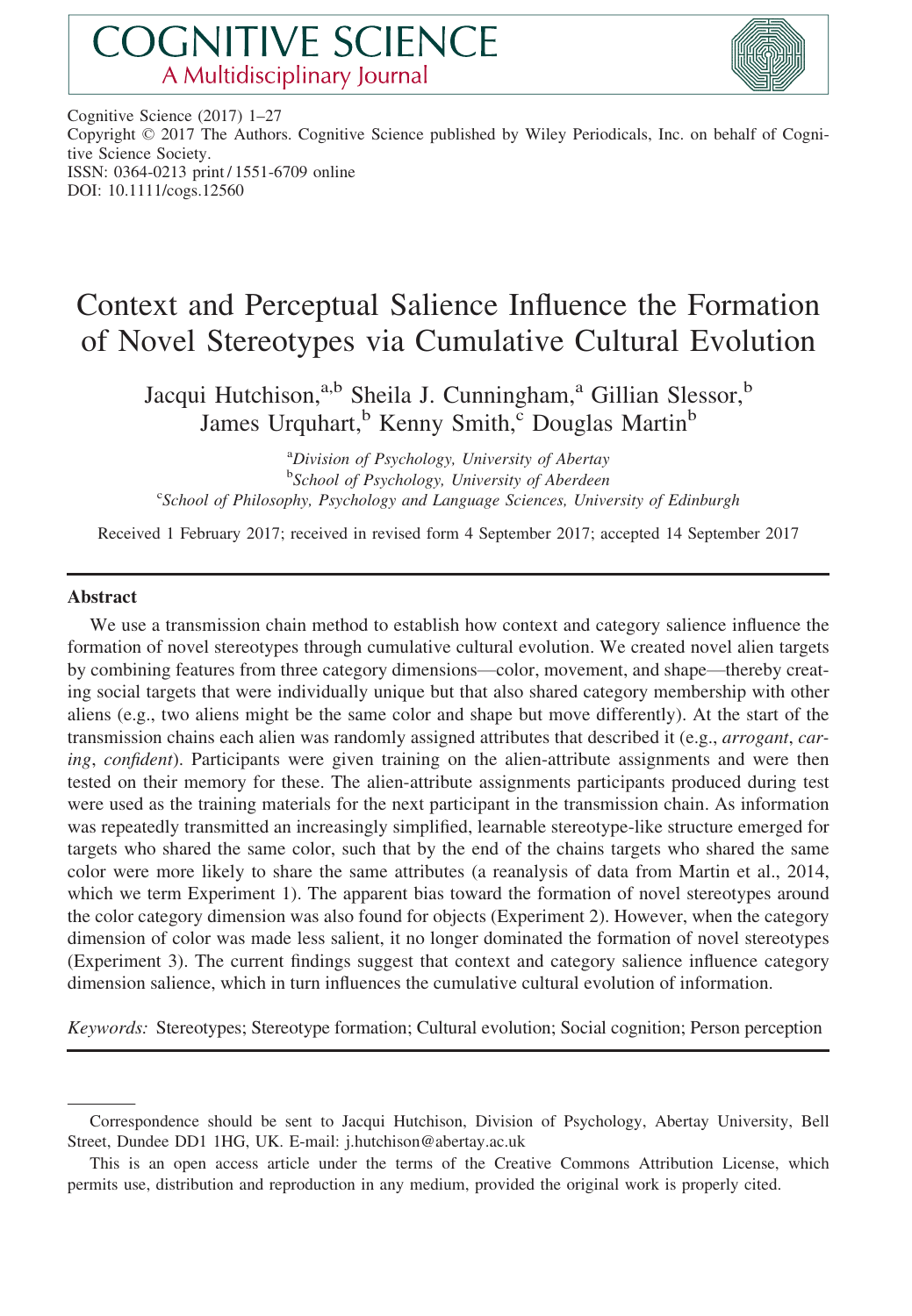# 1. Introduction

Information changes incrementally as it is repeatedly passed from person to person, a phenomenon often termed "cultural evolution." Recent research suggests that the cumulative process of cultural evolution could help explain fundamental aspects of human culture such as the origins of social stereotypes (Martin et al., 2014) and the evolution of language (Kirby, Cornish, & Smith, 2008). Using laboratory-based experiments to examine how information changes as it passes from person to person, it is not only possible to gain a greater understanding of how knowledge, such as societal stereotypes, evolves but also to illuminate the underlying biases that drive the process of cultural evolution. The current research examines whether the context in which people encounter information and the relative salience of category dimensions influences the cumulative cultural evolution of novel stereotype-like structure.

Stereotypes are an example of a highly structured, simplified, and easy-to-learn information system (Brewer, 1988; Fiske & Neuberg, 1990), whereby membership of social groups is associated with the possession of certain attributes (e.g., scientists are geeky, women like the color pink, Scottish people wear kilts; Allport, 1954). Martin et al. (2014) recently showed that novel stereotypes can form spontaneously when information is repeatedly passed from person to person down transmission chains. At the start of each chain the experimenters randomly assigned personality attributes to "alien beings" that were individually unique but that also shared category membership (i.e., some aliens were the same shape, some were the same color, and some moved in the same way). The first participant in a chain (Generation 1) attempted to learn which attributes were associated with each alien; whatever this person recalled was used as the basis of the training materials for the next person in the chain (i.e., Generation 2). The process of using the test responses from one person as the training materials for the next was repeated (as in the children's game often called "Chinese Whispers" or "Telephone") seven times per chain to create social transmission chains of seven generations.

Martin et al. (2014) found that an initially random set of information that was difficult to remember became increasingly learnable as it passed through the generations. Any tendency toward structure evidenced in the attribute assignments of one participant was detected and amplified in the recollections of the next. Over multiple generations a stereotype developed, with category features (i.e., color, shape, movement) becoming so strongly associated with the possession of specific attributes that they could be used to accurately infer information about social targets that had never been seen before (e.g., by the end of one chain all green aliens were agreed to be "arrogant" and "pushy," while red aliens were thought to be "shy"). As social information was repeatedly communicated, it evolved to become an easily learnable categorically structured stereotype knowledge system.

One unanticipated pattern in the data from Martin et al. (2014) was the emergence of a single category dimension—color—that appeared to dominate the way that stereotype structure evolved. By the final generation, more than 70% of the transmission chains had a structure dominated by color (i.e., aliens who shared the same color had more shared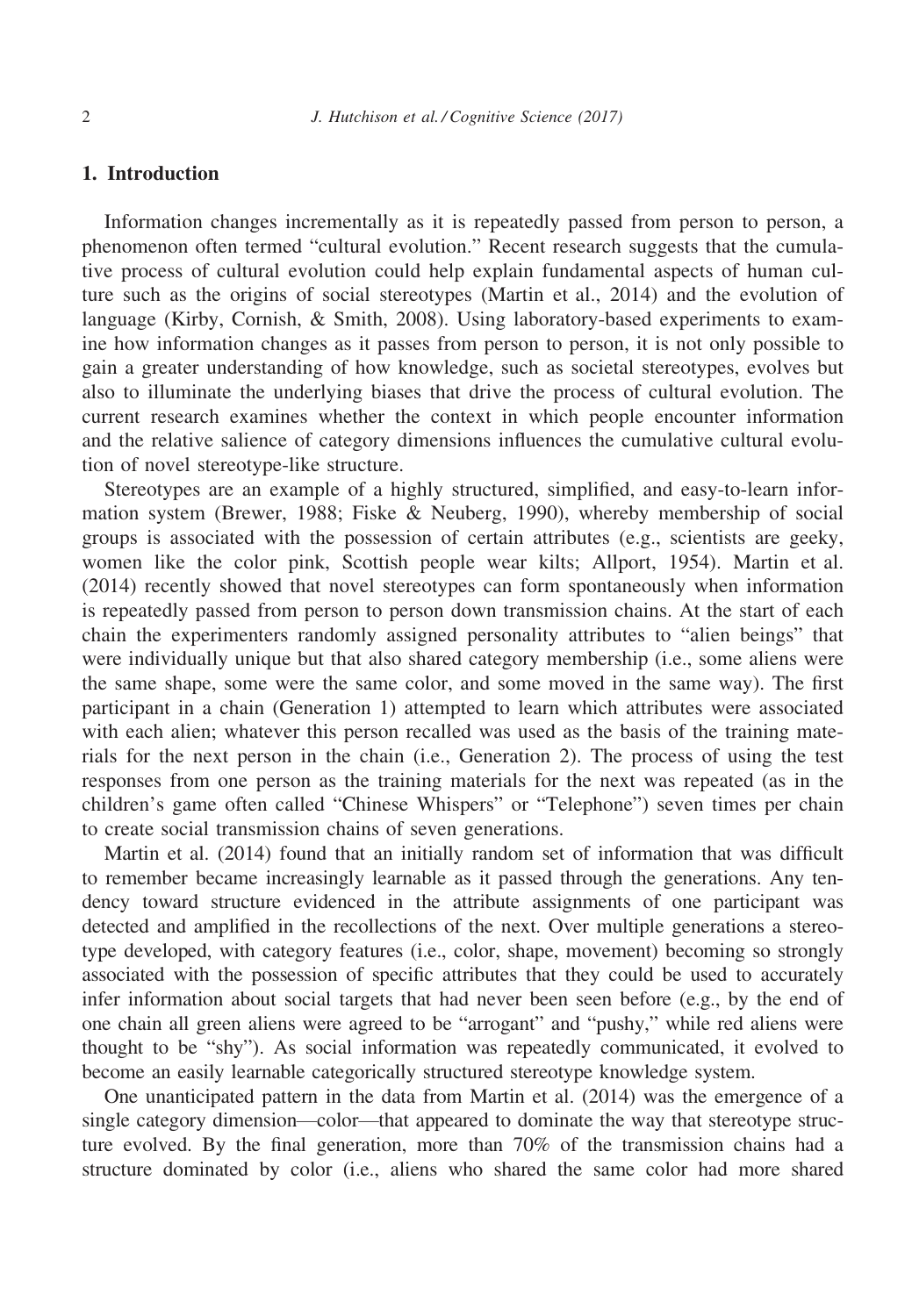attributes than those that matched on shape or movement). These data were not statistically analyzed by Martin et al., but this pattern suggests people were more likely to use the category dimension of color as an organizing principle than they were either shape or movement and that this tendency influenced the stereotypes that formed via cultural evolution.

While color is often deemed relatively unimportant when people are categorizing unfamiliar objects (Baldwin, 1989; Graham & Poulin-Dubois, 1999), it is of central importance when people are categorizing unfamiliar people (Mason, Cloutier, & Macrae, 2006). People's impressions of unfamiliar others often begin with the identification of the social categories to which they perceive a person belongs (e.g., sex, age, race; Brewer, 1988; Fiske & Neuberg, 1990). Research stresses the importance of both color and tone as category-specifying cues for identifying both age (i.e., hair color/quantity and skin tone—Berry & McArthur, 1986; Burt & Perrett, 1995; Mark et al., 1980; for a review, see Enlow, 1982) and race (i.e., skin tone and the shape of individual face features— Enlow, 1982; Levin, 2000; MacLin & Malpass, 2001; for a review, see Maddox, 2004). Indeed, such is the importance of color for the identification of race that reducing the salience of this feature significantly impedes people's ability to make categorical race judgments (Cloutier & Macrae, 2007).

The idea that color might be a dominant cue when categorizing social targets is consistent with established stereotype activation findings showing that color cues associated with ethnicity often dominate person perception (Dunham, Dotsch, Clark, & Stepanova, 2016). Even if a distinction based on a person's ethnicity is irrelevant to the task at hand, evidence suggests that people are perceptually sensitive to this category cue, extracting the information from faces in a seemingly automatic manner (Freeman, Nakayama, & Ambady, 2013; Martin et al., 2015). However, while skin tone and race might dominate social categorization under some circumstances there is also abundant evidence that such effects are dependent on the context in which social targets are encountered (e.g., Blair, 2002; Casper, Rothermund, & Wentura, 2010; Gilbert & Hixon, 1991; Mitchell, Nosek, & Banaji, 2003). For example, Mitchell et al. (2003) demonstrated that when highly regarded Black athletes were categorized as a function of their occupation, they elicited positive attitudes, but when their race was made salient, the elicited attitude was qualitatively different. This suggests that some category dimensions, such as color, might be more likely than others to impact how stereotypes form through cumulative cultural evolution but that the dominance of such category dimensions is likely to be context dependent.

The suggestion that the influence exerted on the cumulative cultural evolution of information by specific category dimensions might be context dependent is also consistent with the finding that color has little influence on the formation and evolution of novel languages (Kirby et al., 2008). The method and materials Martin et al. used to explore stereotype formation were adapted from those used by Kirby et al. (2008) to examine the effects of cultural transmission on the evolution of artificial languages: Kirby et al. used "alien objects" paired with letter strings, whereas Martin et al. used "alien beings" paired with personality attributes. While there were strong parallels between the development of novel languages in Kirby et al. (2008) and the development of novel stereotypes in Martin et al. (2014)—both were characterized by reduced complexity, increased structure,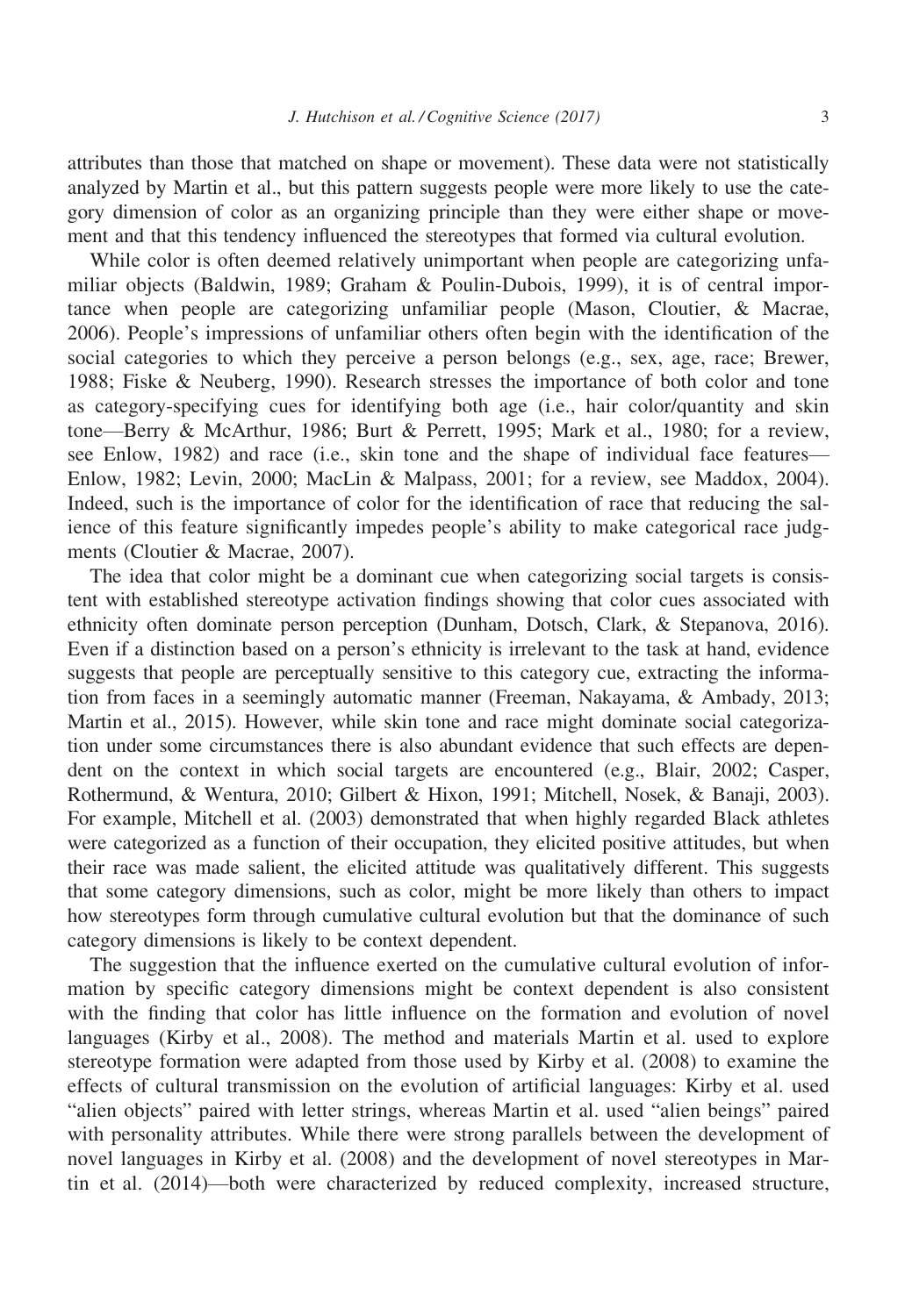and increased learnability—there was also evidence that their structural evolution was quite different. Importantly, there was no evidence of bias toward the color category dimension in the development of Kirby et al.'s artificial languages. Indeed, as the novel languages passed down the chains, they became underspecified on the color category dimension, such that shape and movement were more likely to be encoded in the language than color. A recent reanalysis of the data from Kirby et al. (2008) concluded that movement was the dominant category dimension; in a subsequent experiment where this category dimension was absent (i.e., objects differed in shape, color, and number), the evolving novel languages were likely to be structured around the shape category dimension (Beckner, Pierrehumbert, & Hay, 2017).

Alternatively, it may be that the dominance of color in the novel stereotypes from Martin et al. (2014) is simply due to salience, rather than a bias to organize social stereotypes around skin color. Perceptual saliency plays an important role in what cues individuals attend to in the environment (Macrae & Bodenhausen, 2000), and there is abundant evidence that social category cues differ in their relative perceptual salience (e.g., Cloutier, Mason, & Macrae, 2005; Cloutier & Macrae, 2007; Macrae & Martin, 2007; Martin & Macrae, 2007; for a review, see Martin & Macrae, 2010). For example, the most pervasive social categories in society are ones that are easily perceived such as sex, age, and race (Brewer, 1988; Fiske, 1993; Fiske & Neuberg, 1990). However, people can belong to multiple categories at any one time and increasing or reducing the saliency of a category dimension can influence what stereotype is cued and thus influence the perceiver's subsequent cognition and behavior (Mitchell et al., 2003). Therefore, it is possible that perceptual saliency plays a role not only in stereotype activation but in novel stereotype formation, with perceptually salient category cues dominating the stereotype formation process. If this is the case, then reducing the perceptual saliency of the color category dimension should result in that category no longer dominating the emergent stereotype. This prediction is consistent with findings in the language evolution literature showing that less salient category dimensions are less likely to be encoded in evolving languages (Silvey, Kirby, & Smith, 2015).

In order to distinguish between these two possible explanations for the dominance of color in the evolving stereotypes of Martin et al. (2014)—color is preferred in the context of social category learning, or color is preferred when it is salient—in this paper, we examined how context and perceptual salience influence the evolution of stereotypes in the laboratory. Specifically, we re-examined the data from Martin et al. (2014) to establish whether there is statistically robust evidence that the formation of novel social category stereotypes is dominated by the category dimension of color (Investigation—a reanalysis of data from Martin et al., 2014). We then conducted two further experiments with new samples to investigate whether the formation of novel object category stereotypes is dominated by the category dimension of color (Experiment 2) and if reducing the perceived perceptual difference between color categories attenuates the bias toward dominance of the color category dimension and thereby influences the development of novel stereotypes (Experiment 3).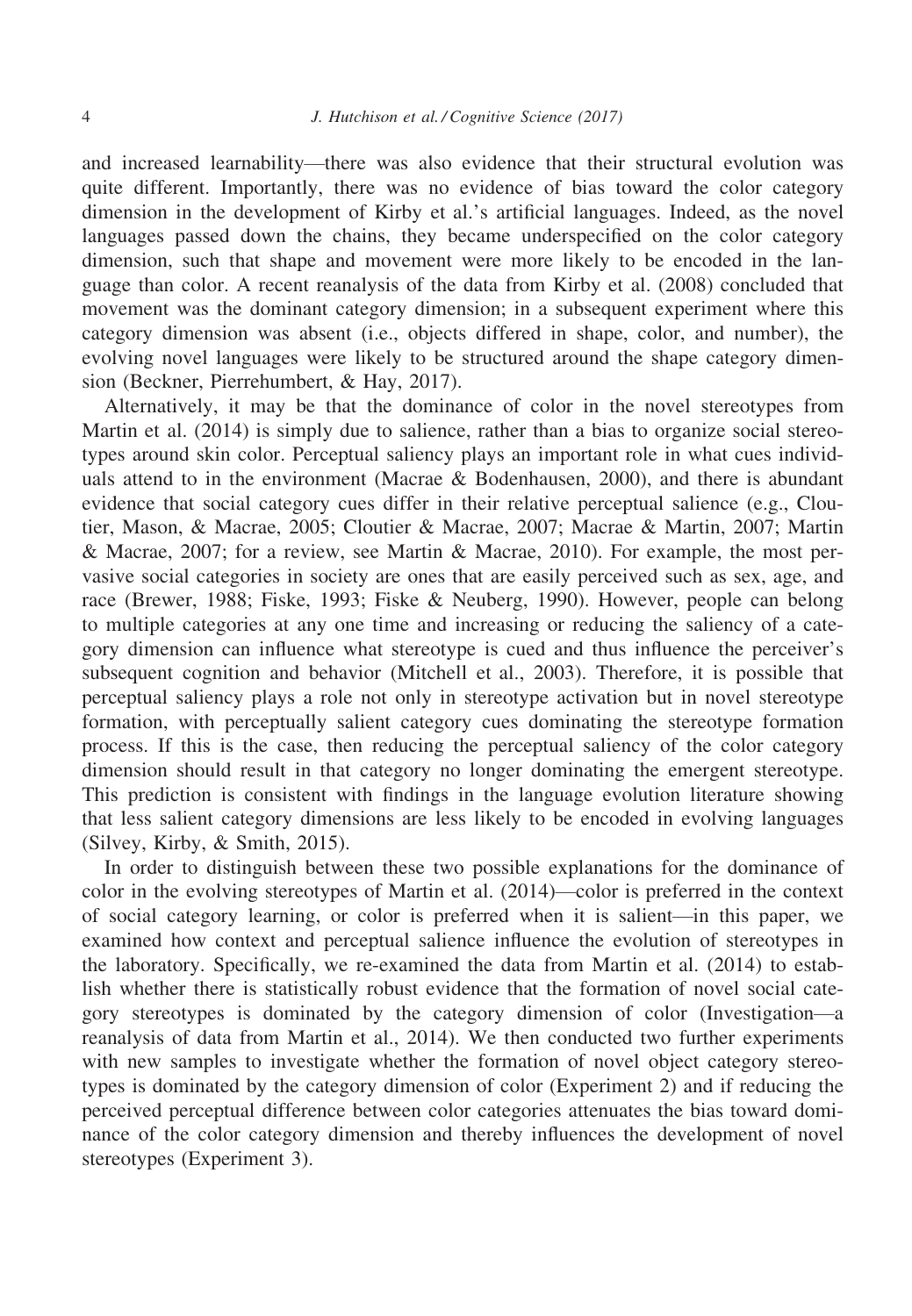# 2. Investigation—A reanalysis of data from Martin et al. (2014)

The aim of the investigation was to reanalyze previously published data<sup>1</sup> to establish whether the impression based on the data that the formation of novel social stereotypes is dominated by the category dimension of color is verified statistically. For expository purposes, we will refer to this investigation as Experiment 1 hereafter. In addition to establishing whether people share a bias to categorize novel social targets based on color, we also examined whether such effects might be driven by people imposing structure in a top-down manner based on pre-existing semantic associations between the individual color features and specific attributes (e.g., people might share a bias toward associating the color red with the attribute warm). If any higher levels of color structure are driven by a shared bias to associate the color of aliens with semantically related attributes, we would expect the frequency with which those attributes appeared with each color to differ from that expected by chance.

# 2.1. Method

The method is as is reported in Martin et al. (2014); since all three experiments here use the same method, we describe the method in full.

#### 2.1.1. Participants

The sample reported here is a subset of the sample from Martin et al. (2014). Eightyfour undergraduate students from the University of Aberdeen (58 females) took part in Experiment 1; participants either received course credit or were reimbursed for their time. On arriving in the laboratory, participants were informed that they would be taking part in an experiment examining how we form impressions of other people and that their task would be to try and remember the personality attributes associated with novel "alien" social targets. Participants were then assigned to the next sequential generation in an active chain before being given full instructions about the nature of the tasks they would be completing. Importantly, participants were not informed about the social transmission aspect of the experiment until they were debriefed at the end of the testing session.

# 2.1.2. Stimulus materials

Alien images: Each alien was represented by a simple line drawing combining *features* from the category dimensions of shape (circle, square, triangle), color (blue, green, red), and movement (bouncing, diagonally, horizontally; see Fig. 1). Factorial combination of the three features from each category dimension resulted in 27 unique aliens, each of which shared some category features with some other aliens. For example, a pair of aliens might share one category feature such as color, but some alien pairs might share two category features such as color and shape. No alien pair shared all three features, thus ensuring each alien was unique. Each alien image was around  $12^{\circ} \times 6^{\circ}$  visual angle as viewed from an approximate distance of 57 cm.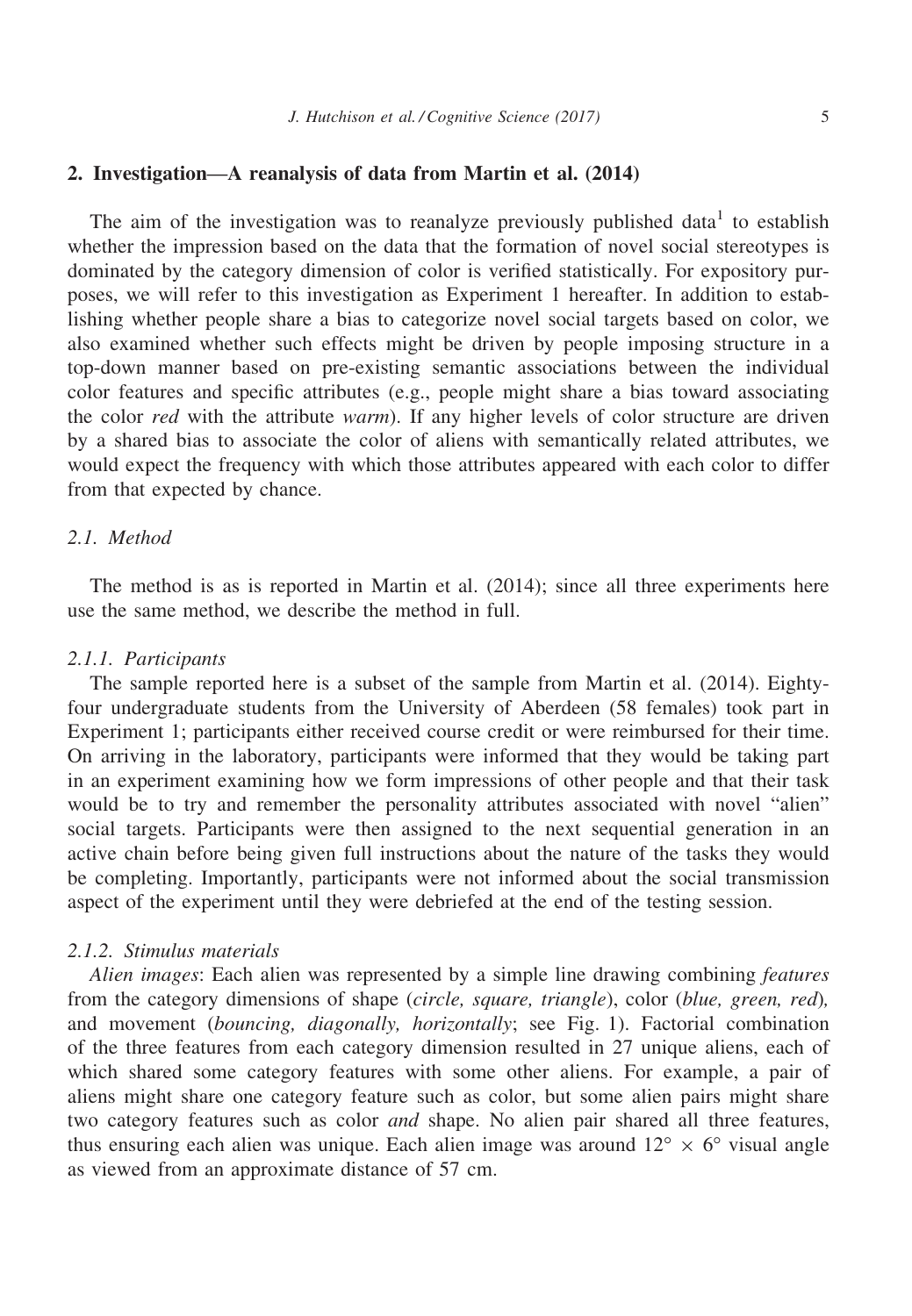

Fig. 1. Alien category dimensions and features (top panel); example of an alien stimulus with associated attributes (bottom panel). This figure was originally printed in Martin et al. (2014).

Attributes: The attributes used to describe each alien were drawn from a total pool of 48 attributes that could be used to describe a human (e.g., arrogant, caring, confident: for a list of attributes, see Supplementary Materials S1). The attributes had been screened previously using a separate sample of equivalent undergraduates to ensure they were likely to be unambiguously familiar to the participants in the transmission chain experiment. Six attributes were used to describe each alien.

# 2.1.3 Procedure

Overview (see Fig. 2): Before the first participant in a chain came in to the laboratory for testing, six personality attributes were randomly assigned to each alien to create the Generation 0 alien/attribute pool. During an initial training phase, the first participant in a chain (Generation 1) was shown a randomly selected subset of 13 of the 27 aliens from this pool and attempted to learn their associated attributes. During the subsequent test phase, participants were shown all 27 aliens—both the 13 aliens they had encountered during training and the 14 aliens that had remained unseen during training—and were asked to select the six attributes associated with each alien. The test responses to all 27 aliens from Generation 1—whether correct or incorrect—acted as the pool of materials from which the next participant's training materials were created. This involved randomly dividing the aliens and their associated attributes (i.e., the attributes that had been assigned at test by the participant at the previous generation) into new seen and unseen sets; the 13 aliens in the newly created seen set were then used as the training materials for Generation 2 with the remaining 14 aliens being withheld. The process of using a random sample of the test responses from one generation as the training materials for the next was repeated seven times per chain.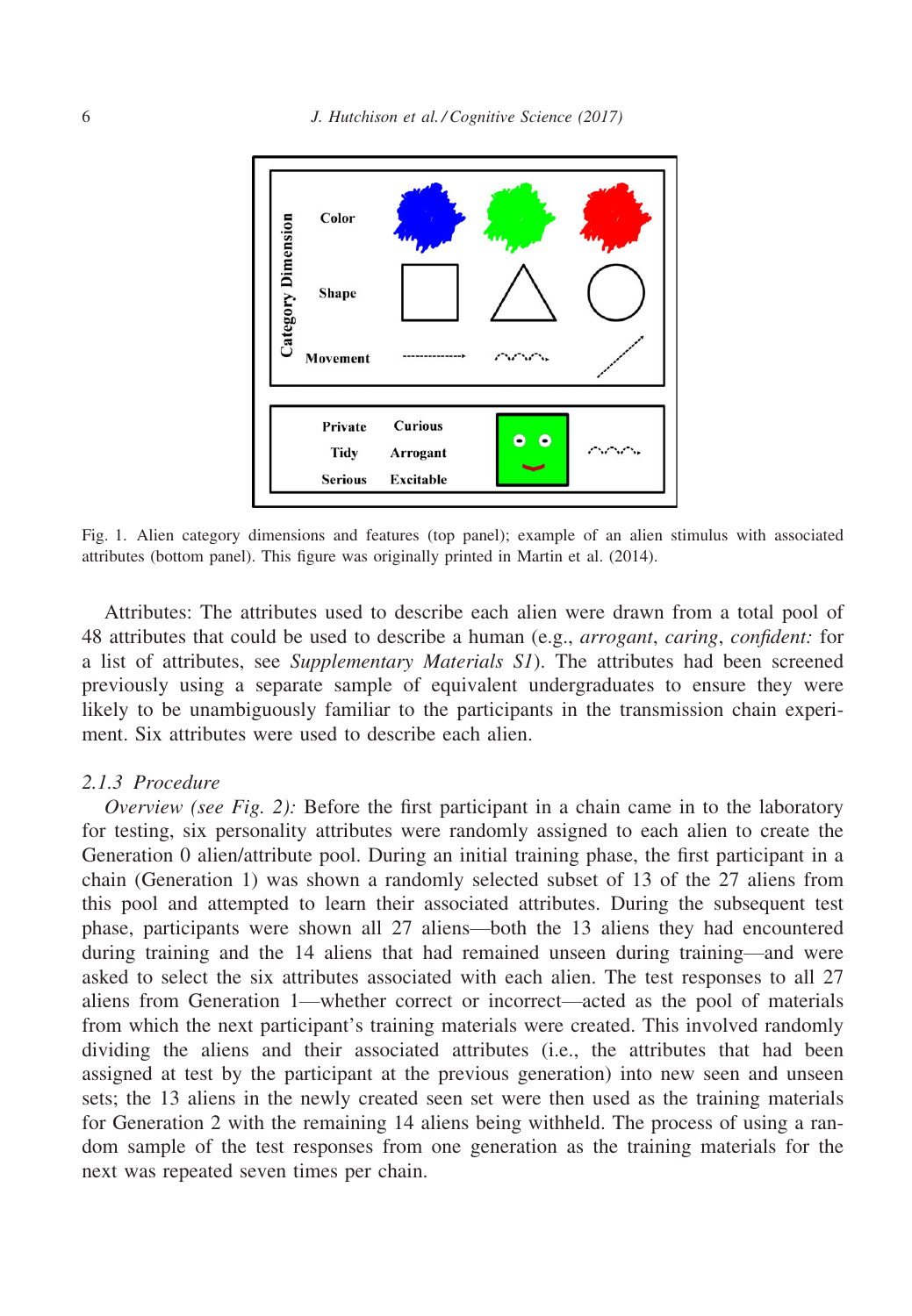

Fig. 2. Outline of the processes of social transmission of information across multiple generations (adapted from Martin et al., 2014).

#### 2.2. Dependent variables

Each chain was effectively treated as a single "participant," while each generation within a chain (i.e., individual participant) was treated as a level of a repeated measures factor.

# 2.2.1. Total attributes

The total attributes dependent measure was merely the total number of unique attributes used across the entire pool of aliens at a given generation (i.e., the number of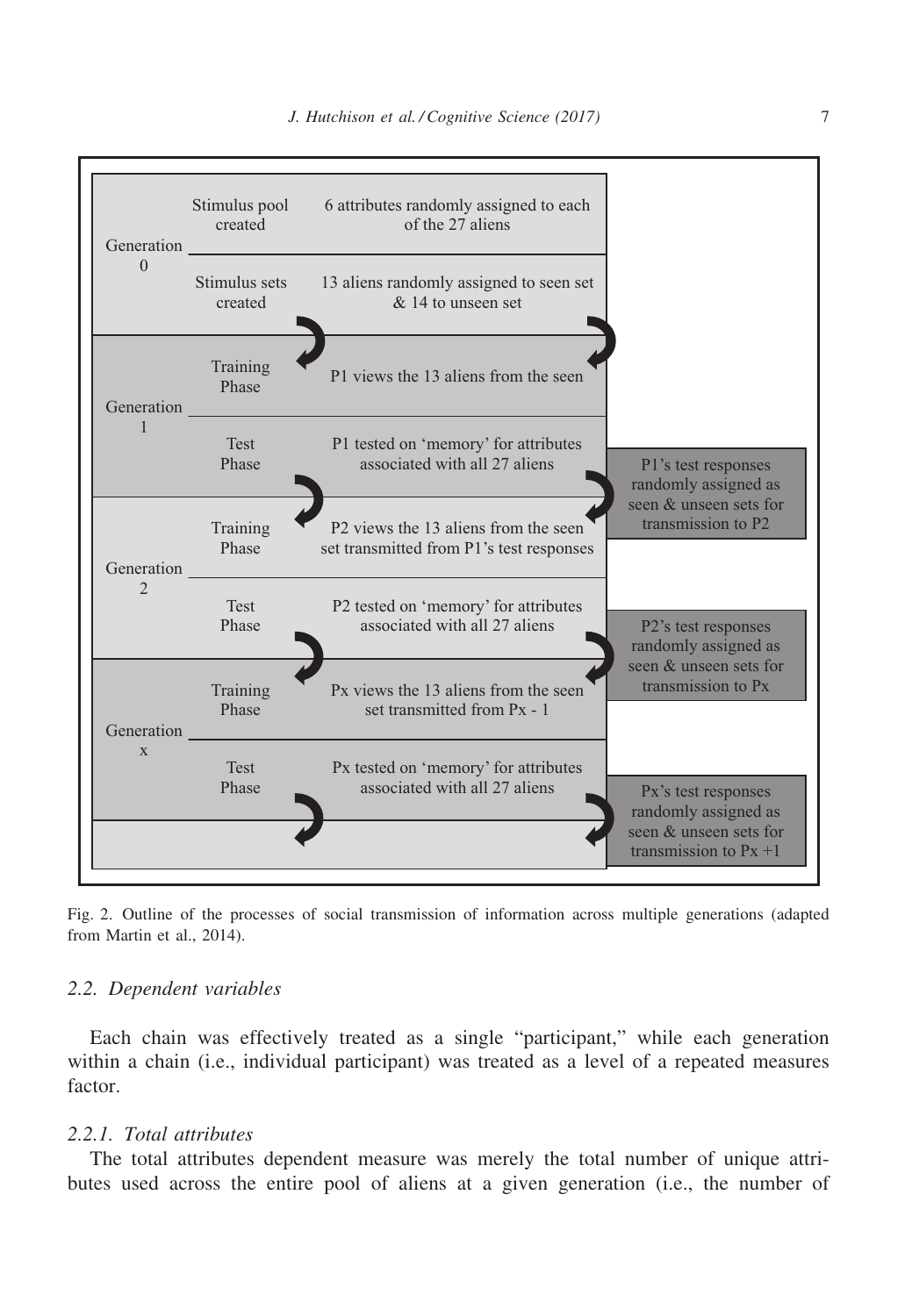unique attributes assigned randomly at Generation 0 or assigned by participants at test). The total attributes score can vary between a minimum of 6 and a maximum of 48. For example, if a participant used the same 6 attributes to describe all 27 aliens, then the total attributes score would be 6; however, if across all of the aliens, a participant made use of all 48 attributes, then the total attributes score would be 48.

#### 2.2.2. Accuracy

Accuracy was the percentage of attribute/alien association responses made during the test phase that correctly matched the attribute/alien associations of the previous generation. Accuracy at Generation 1 was the percentage of attribute/alien test responses that matched the random attribute/alien pool allocated at Generation 0; similarly, accuracy at Generation 2 was the percentage of attribute/alien test responses that matched the test responses at Generation 1 and so on. Importantly, accuracy refers both to items that had been seen during training (i.e., do the participant's responses match those of the aliens they were trained on?) and the items that were unseen (i.e., do the participant's responses match the responses of the previous generation for unseen aliens, even though these pairings of aliens and attributes were not seen during training?).

# 2.2.3. Structure

To quantify the amount of structure at each generation of a chain, we first calculated the overlap in attributes between each individual alien and the other 26 aliens in the same generational pool; this gave us 351 within-generation alien overlap scores. Any two aliens that had no overlap in attributes were given a score of 0, any two aliens that shared one attribute were given a score of 1, and so on up to a maximum score of 6 for aliens that had six identical attributes. Based on the overlap scores between all aliens, we then calculated three raw structure scores by taking the mean across all pairs of aliens who shared a single category dimension feature. This meant we had separate structure scores for those aliens who were the same color but differed in shape and/or movement, for those aliens who were the same shape but differed in color and/or movement, and for those aliens who moved in the same way but who were a different color and/or shape.

Rather than using the raw structure score as a dependent measure in its own right, we converted the raw scores to standard scores; raw structure scores typically increase by chance as the total number of unique attributes used decreases (e.g., if only eight unique attributes were randomly assigned across the 27 aliens, one would expect very high structure scores because there would be considerable chance overlap between aliens, whereas if 48 attributes were randomly assigned across the 27 aliens, one would expect much lower structure scores because there would be considerably less chance overlap between aliens). To examine whether the raw structure score in a generation was greater than would be expected by chance, we generated random simulated structure data by running Monte Carlo simulations (12,000 runs) based on a random allocation of attributes to aliens, limited to the total attributes used at each generation. The simulated structure data were then used as a comparison dataset in order to calculate z-scores for the raw structure data—these z-scores are our dependent measure of structure.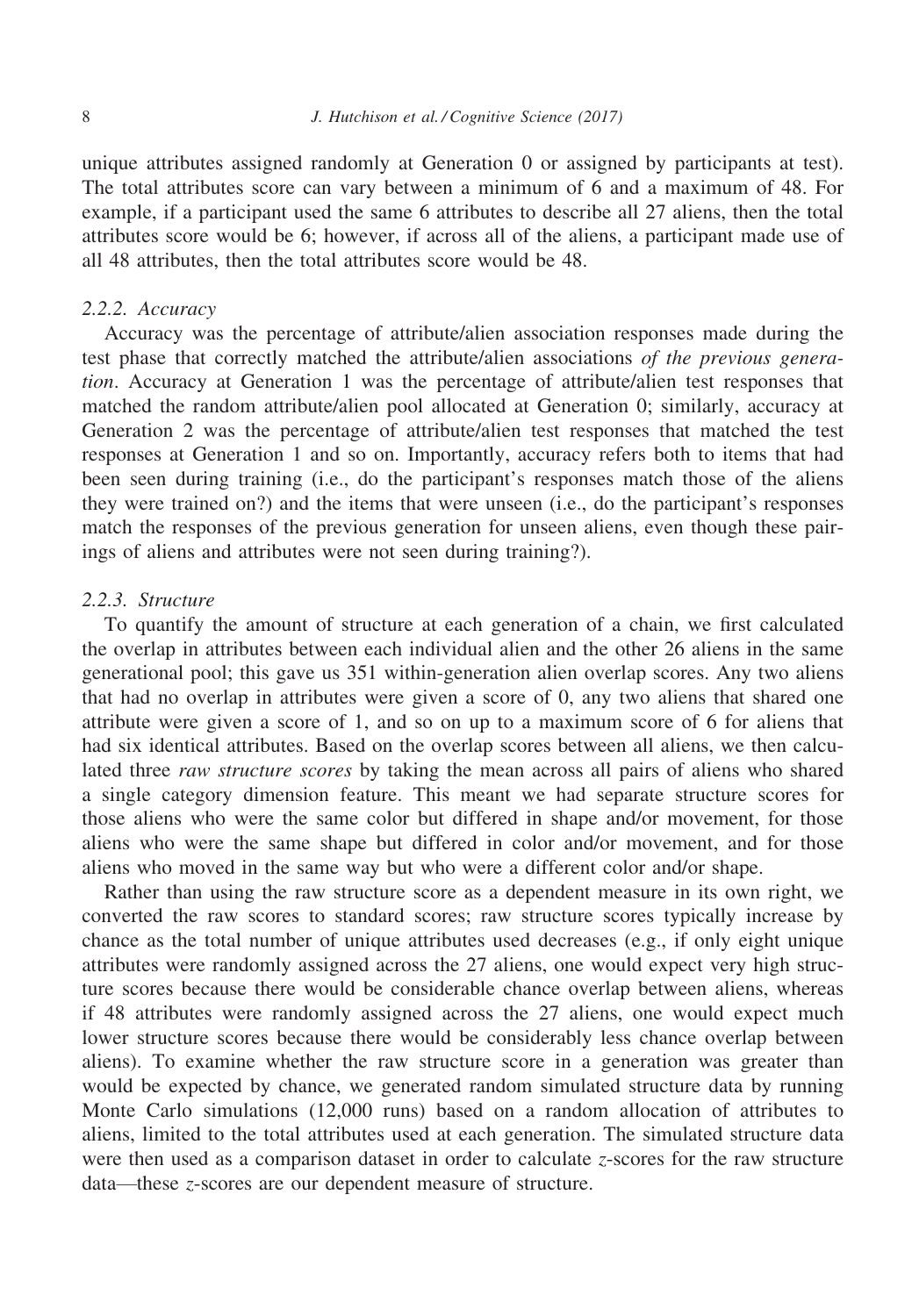# 2.3. Results and discussion

While the main aim of the reanalysis of the subset of data from Martin et al. (2014) was to examine whether stereotypes were more likely to form around the category dimension of color, we began our analyses by running paired samples  $t$  tests to determine whether the basic pattern of effects from the subset of data used here (i.e., 12 chains) matched those previously reported for the entire dataset (i.e., 24 chains).<sup>2</sup> Specifically, we ran paired samples  $t$  tests to examine whether there was a significant reduction in the number of total attributes used between Generation 1 and Generation 7, and a significant increase in accuracy at Generation 7 relative to Generation 1 as was found in Martin et al. (2014). Paired t tests showed that the total number of attributes used to describe all 27 aliens at Generation 7 ( $M = 24$ ) was lower than at Generation 1 ( $M = 39$ ;  $t(11) = 6.53, p < .001$ .

While there was some correspondence between attributes assigned at Generation 0 and those assigned at Generation 7 ( $M = 13.1\%$  of attributes preserved to Generation 7), onesample  $t$  tests revealed this was not greater than would be expected by chance (chance  $= 12.4\%$ ) even for aliens whose attributes were seen during the training phase by the Generation 1 participant  $[M = 14.1\%; t(11) = 1.82, p = .095]$ ; unsurprisingly, attributes assigned at Generation 0 but unseen by the participant at Generation 1 were no more likely than chance to be retained at the end of the chain  $[M = 12.0\%;$  $t(11) = -0.296, p = .773$ .

Paired t tests also revealed greater accuracy for seen aliens at Generation 7 ( $M = 47\%$ ) relative to Generation 1 ( $M = 19\%$ ;  $t(11) = 5.72$ ,  $p < .001$ ) and unseen aliens at Generation 7 ( $M = 41\%$ ) relative to Generation 1 ( $M = 13\%$ ;  $t(11) = 5.05$ ,  $p < .001$ ). These results suggest that the pattern of data in the subset of 12 chains to be reanalyzed for effect of color here matches the pattern from the larger dataset of Martin et al. (2014). We then proceeded to examine the effects of theoretical interest—whether there is evidence that the color category dimension exerted greater influence on the formation and evolution of novel stereotypes than did the other category dimensions.

#### 2.3.1. Structure by category dimension

Inspection of the mean structure associated with each category dimension across the generations suggests a bias toward color categorization, with numerically higher structure associated with color in nine chains; three chains showed numerically higher structure associated with movement, and no chains showed higher structure associated with shape (see Fig. 3 for mean structure across chains). We analyzed structure data using an 8 (Generation:  $G0-G7$ )  $\times$  3 (Shared Feature: color vs. shape vs. movement) repeated measures ANOVA. The results revealed a main effect of Generation  $[F(7, 77) = 8.78, p < .001,$  $\eta_p^2 = 0.444$ , with pairwise comparisons indicating significantly more structure at G7<br>( $M = 5.49$ ) than at G0 ( $M = -0.058$ ;  $p = 0.01$ ). This analysis also revealed a main effect  $(M = 5.49)$  than at G0 ( $M = -0.058$ ;  $p = .001$ ). This analysis also revealed a main effect of Shared Feature  $[F(2, 22) = 12.33, p < .001, \eta_p^2 = 0.528]$ ; pairwise comparisons revealed that there was significantly more structure associated with color  $(M = 6.75)$  than revealed that there was significantly more structure associated with color ( $M = 6.75$ ) than either shape (*M* = 2.41; *p* = .003) or movement (*M* = 3.05; *p* = .007) and that there was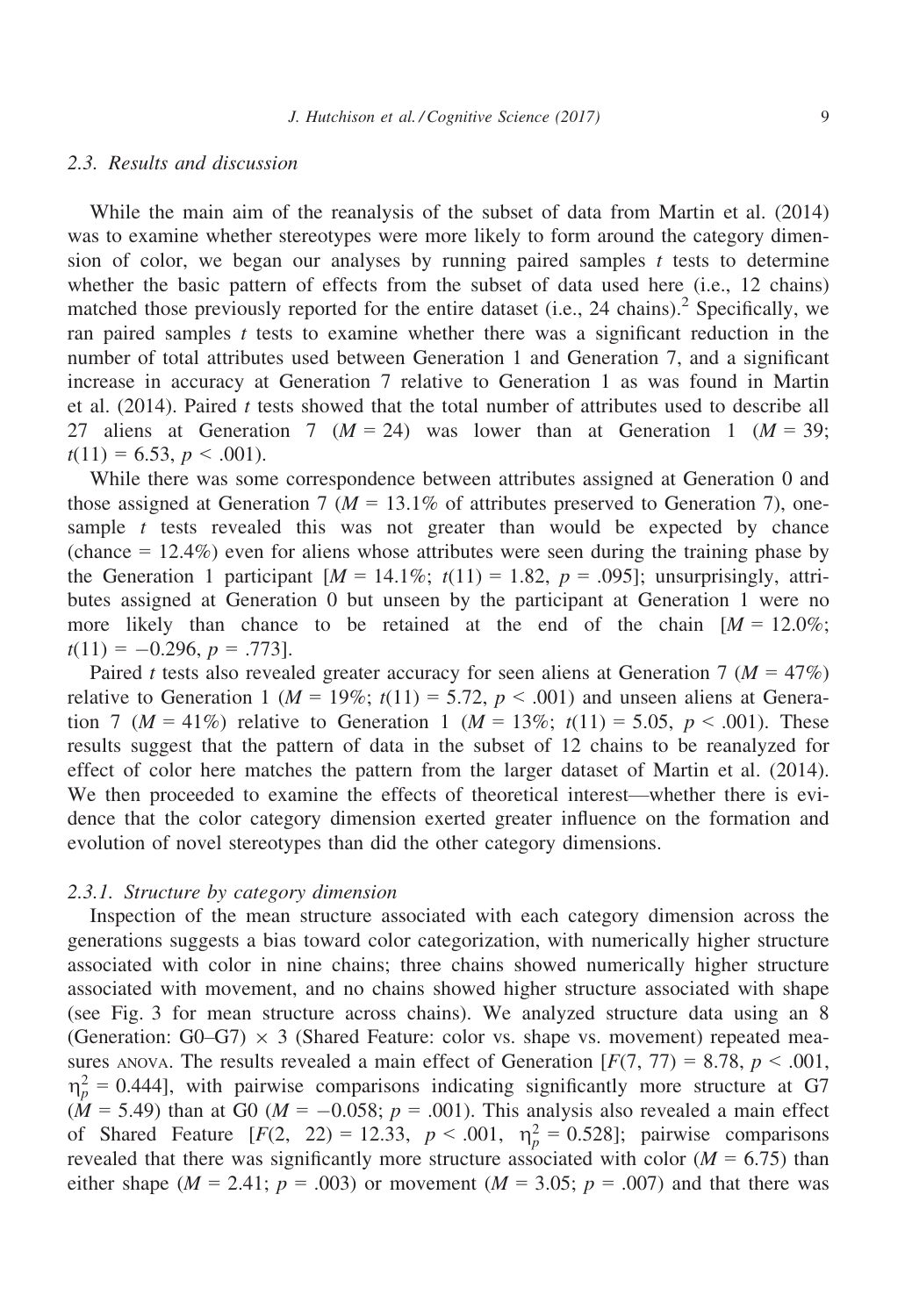

Fig. 3. Mean level of structure at each generation by category feature. Increasing positive z-scores indicate increasing structure, with z-scores greater than +1.96 indicating higher structure than would be expected by chance ( $\alpha = 0.05$ ).

significantly more structure associated with movement than with shape ( $p = .009$ ). The analysis also revealed a significant Generation by Shared Feature interaction  $[F(14,$ 154) = 2.14,  $p = .012$ ,  $\eta_p^2 = 0.163$ . Examination of this interaction revealed that at Generation 0 there was no difference in the amount of structure between color ( $M = 0.358$ ) eration 0 there was no difference in the amount of structure between color  $(M = 0.358)$ and shape ( $M = -0.527$ ;  $p = .081$ ) or movement ( $M = -0.005$ ;  $p = .443$ ), or shape and movement ( $p = .071$ ); however, at Generation 7 there was significantly more structure associated with color ( $M = 9.82$ ) than either shape ( $M = 3.31$ ;  $p = .047$ ) or movement  $(M = 3.29; p = .039)$ .

#### 2.3.2. Structure by color category features

Inspection of the mean structure associated with the individual features of the color category dimension across the generations suggests no obvious bias toward particular colors (see Fig. 4). This impression is supported by an 8 (Generation:  $G0-G7 \times 3$  (Shared Feature: blue vs. green vs. red) repeated measures ANOVA, which revealed a main effect of Generation  $[F(7, 77) = 8.71, p < .001, \eta_p^2 = 0.442]$ , with pairwise comparisons indicating significantly more structure at  $G_7^7$  ( $M = 10.26$ ) than at  $G_8^7$  ( $M = -0.027$ ) cating significantly more structure at  $G_7^{\gamma}$  ( $M = 10.26$ ) than at G0 ( $M = -0.027$ ;  $p = .001$ ); there was no evidence of a main effect of Shared Feature [ $F(2, 22) = 1.44$ ,  $p = .259$ ,  $\eta_p^2 = 0.115$ ] nor of a significant Generation by Shared Feature interaction<br> $[E(14, 154) = 0.313$   $p = .992$   $p^2 = 0.0281$  $[F(14, 154) = 0.313, p = .992, \eta_p^2 = 0.028].$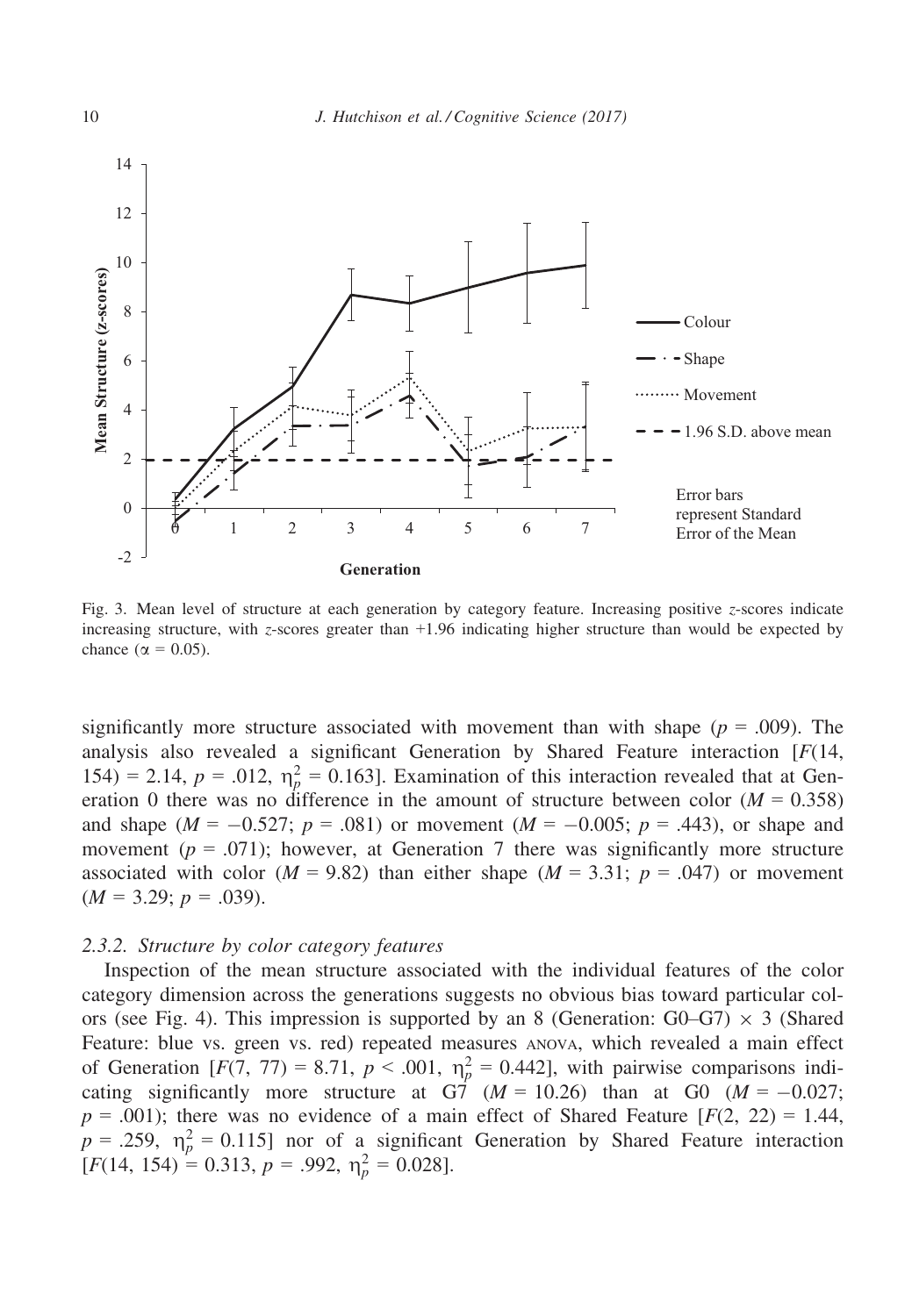

Fig. 4. Mean level of structure at each generation by color. Increasing positive z-scores indicate increasing structure, with z-scores greater than +1.96 indicating higher structure than would be expected by chance  $(\alpha = 0.05)$ .

### 2.3.3. Color/Attribute relationship frequencies

To establish whether the dominant structure associated with the color category dimension was driven by a bias toward existing semantic associations between individual attributes and individual color features, we examined the frequency with which each attribute was paired with each color feature (e.g., was the attribute "warm" paired with the semantically related color "red" more frequently than would be expected by chance; see Supplementary Materials 1). We used one-sample  $t$  tests to compare the measured test phase frequency with which each attribute was associated with each color with the frequency that would be expected by chance. To compare the association between each of the 48 attributes and each of the three colors, we ran a total of 144 comparisons; we used the Bonferroni method to adjust the critical  $p$ -value to account for the 48 multiple comparisons made within color (thus to achieve significance  $p \le 0.001$ ). Examination of these comparisons revealed that no attributes appeared with an individual color more often than would be expected by chance. However, seven attributes appeared with an individual color or colors less frequently than would be expected by chance. Of those, two attributes appeared less frequently for only one color (imaginative with red; sensible with green), three attributes appeared less frequently for two colors (*offensive* with both green and red; *reserved* with both blue and red; sensitive with both blue and red), and two attributes appeared less frequently with all three colors (easy-going and patient). Five of these seven attributes (i.e., patient, reserved, sensitive, offensive, and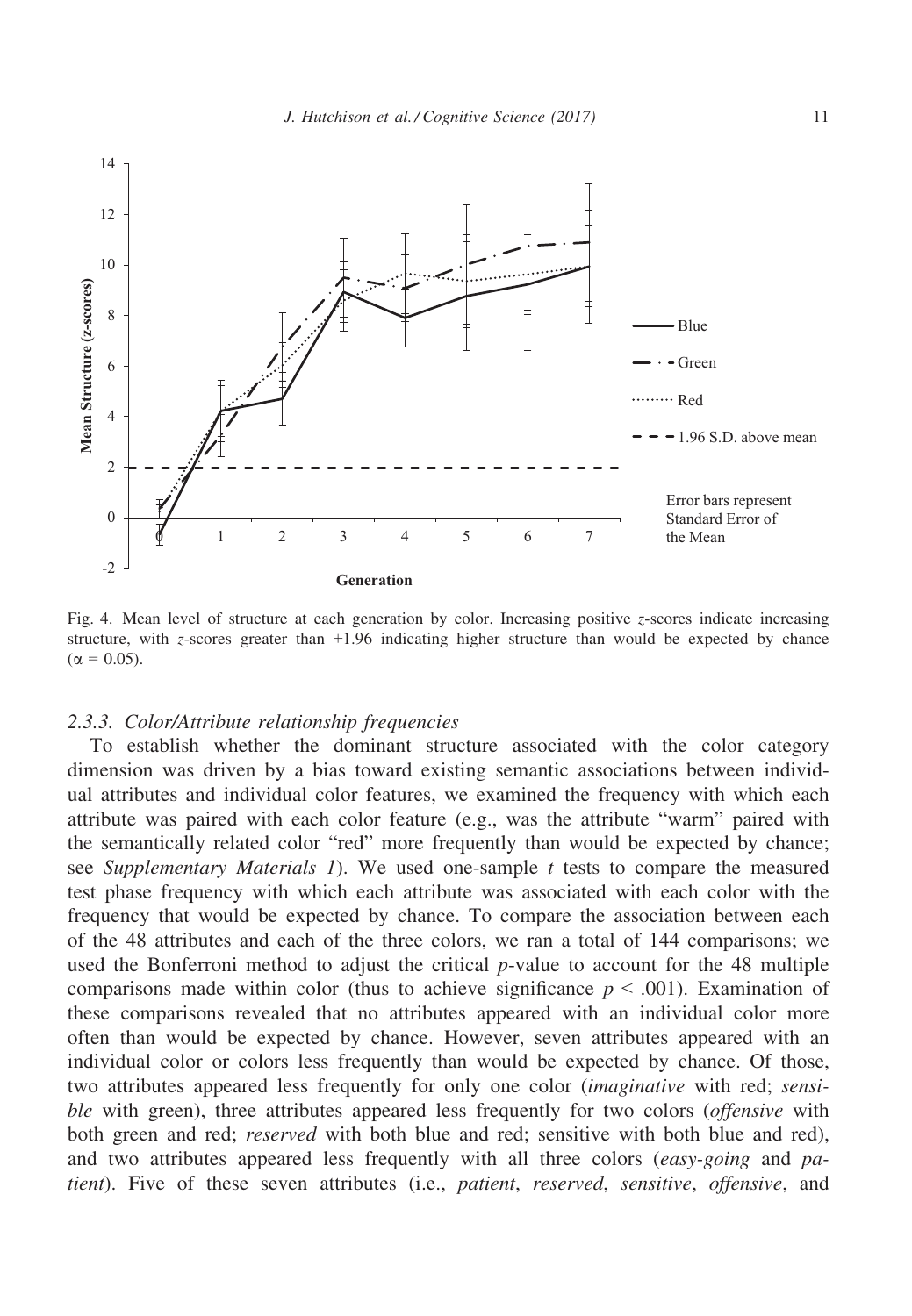imaginative) appeared with an individual color or colors less frequently than would be expected by chance.

The data from Experiment 1 are consistent with the category dimension of color dominating the formation of stereotypes for novel social targets in the current context. In line with previous findings there was evidence that as information passed down the chains it became increasingly structured, increasingly simplified, and, consequently, increasingly learnable (Kirby et al., 2008; Martin et al., 2014). We found that significantly more structure accrued for the color category dimension than either shape or movement. Importantly, there was no evidence that the dominance of the color category dimension was a consequence of bias toward categorizing based on a specific color (i.e., different colors dominated across different chains). Neither was there evidence that the dominance of the color category dimension was driven by bias toward existing semantic associations between individual attributes and individual color features (i.e., different color-attribute combinations emerged across different chains).

The results observed in Experiment 1 could be a consequence of the social nature of the task or the fact that color is particularly salient for the stimuli used within the context of the experiment. Because studies examining novel language evolution (Kirby et al., 2008) typically use objects as the target stimuli of interest, it is possible that the social targets used in Experiment 1 tapped a different, more salient bias toward categorizing based on color. This is plausible given evidence that color and skin tone are important cues for realworld social categorizations (Mason et al., 2006) such as age (Berry & McArthur, 1986; Burt & Perrett, 1995; Mark et al., 1980) and race (Enlow, 1982; Levin, 2000; MacLin & Malpass, 2001). In order to examine whether it was the context of perceiving social targets that drove the dominance of the color category dimension in Experiment 1 (i.e., remembering information about alien beings), in Experiment 2, we investigated whether the color category dimension dominates the formation of novel stereotypes when the context requires perceiving (i.e., remembering information about) novel alien objects.

## 3. Experiment 2: Categorization of objects

Given the importance of color as a category-specifying cue to the race and age of unfamiliar people (Mason et al., 2006), it is possible that a similar sensitivity could explain the observed bias toward the color category dimension when people were remembering information about the novel social targets in Experiment 1. This suggests that people's propensity to categorize novel social targets based on the dimension of color, as seen in Experiment 1, might be specific to social targets.

The aim of Experiment 2 was to examine whether in an experimental context when people were learning information about novel alien objects, rather than novel alien beings, stereotype-like structure would form around different category dimensions than seen in Experiment 1. Experiment 2 used an identical method to that of Experiment 1 with two exceptions; (a) target stimuli represented alien objects (Kirby et al., 2008); (b) attributes were applicable to objects. If, in contrast to Experiment 1 where participants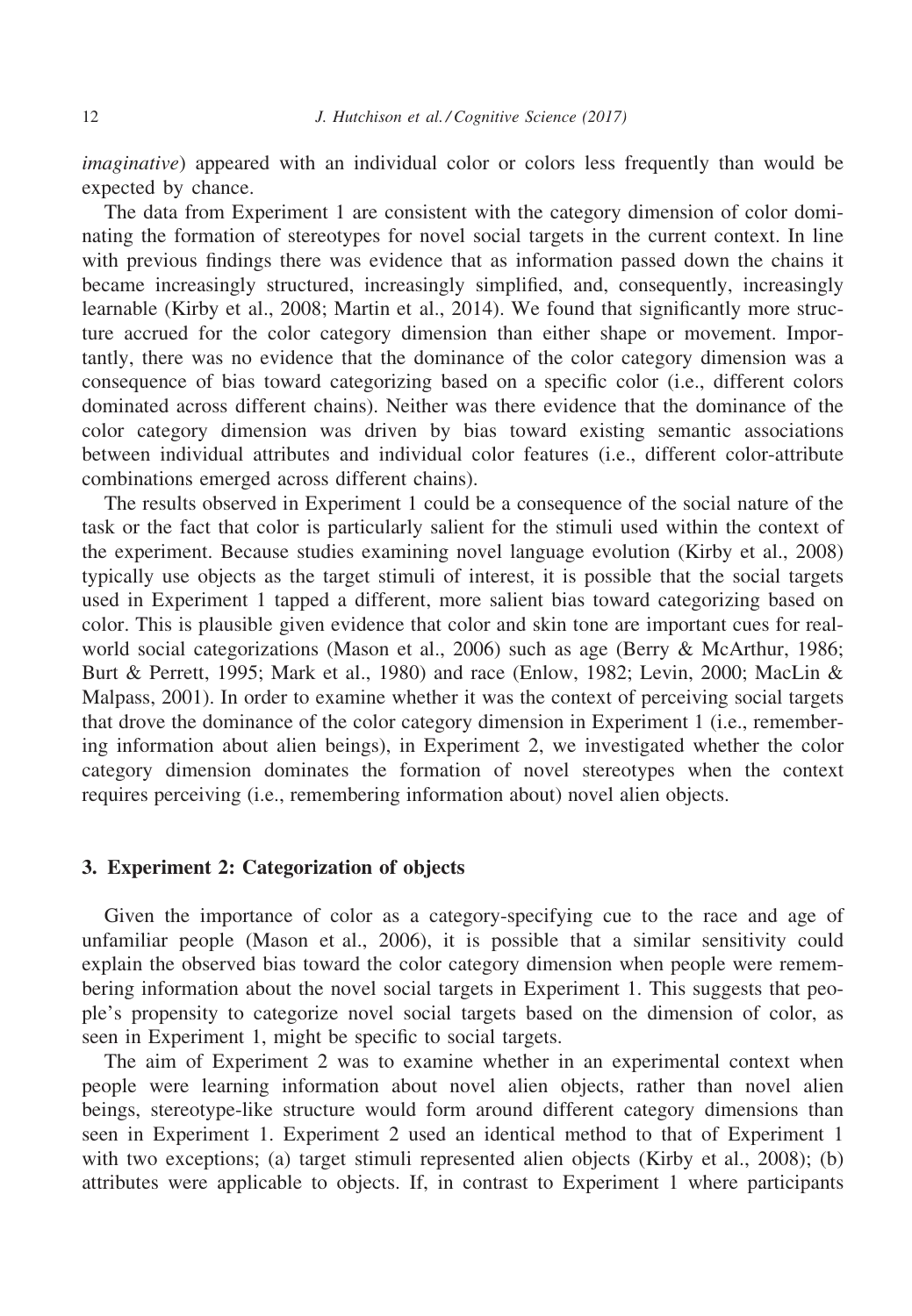seemed to be biased to form social categories around the dimension of color, people possess a bias toward categorizing objects according to shape (Davidoff & Ostergaard, 1988; Diesendruck & Bloom, 2003; Goldstone, 1995; Mash, 2006) or movement (e.g., Beckner et al., 2017; Kirby et al., 2008), we would expect to find greater structure associated with either shape or movement than color. If, in contrast, the dominance of color seen in Experiment 1 is simply due to the salience of color in our stimuli, we would expect to see the results from Experiment 1 replicated with the modified stimuli.

# 3.1. Method

# 3.1.1. Participants

A new sample of 77 undergraduate participants (51 females) took part in Experiment 2. On arriving in the laboratory, participants were informed that they would be taking part in an experiment examining how we learn information about novel stimuli and that their task would be to try and remember the attributes associated with novel "alien" objects.

# 3.1.2. Materials

The materials were identical to those described in the Experiment 1 with the following exceptions. Alien Images: We manipulated the original alien images using Adobe Photoshop to remove the eyes and mouths from the stimuli (see Fig. 5). Attributes: The attributes used to describe each alien object were drawn from a total pool of 48 attributes that could be used to describe properties of objects (e.g., expensive, flexible, shiny). The attributes had been screened previously using a separate sample of equivalent undergraduates to ensure that they would be likely to be unambiguously familiar to the participants in the transmission chains. Six attributes were used to describe each alien object. The full set of attributes is listed in Supplementary Materials S1.

# 3.1.3. Procedure

The procedure was identical to that described for Experiment 1.



Fig. 5. Example of alien object stimuli. The eyes and mouth were removed from the stimuli, and the attributes were replaced with adjectives appropriate to objects.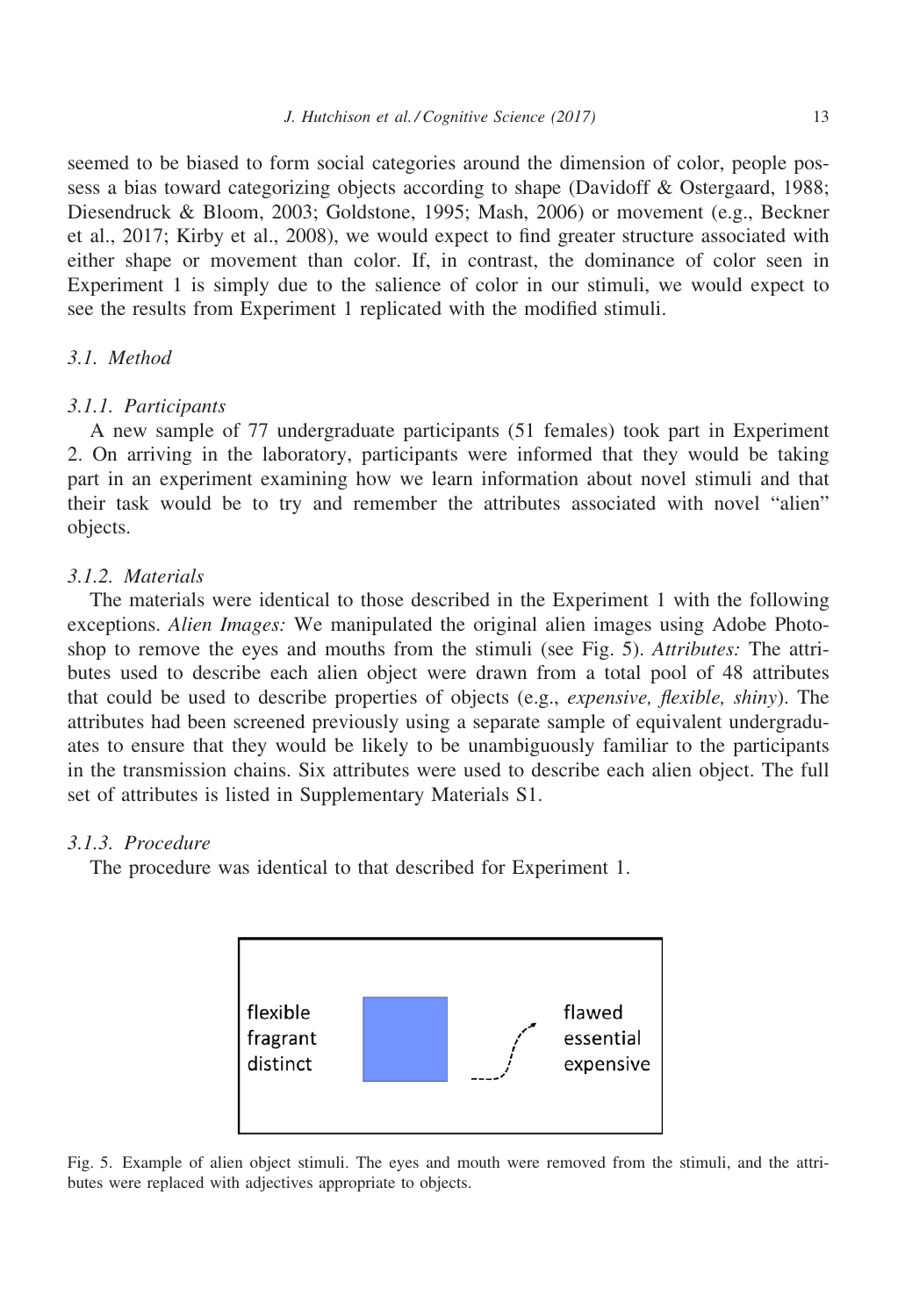#### 3.1.4. Dependent variables

These were identical to those used in Experiment 1.

#### 3.2. Results and discussion

Paired  $t$  tests revealed that the total number of attributes used to describe all 27 aliens at Generation 7 ( $M = 18$ ) was lower than at Generation 1 ( $M = 38$ ;  $t(10) = 6.21$ ,  $p < .001$ ). While there was some correspondence between attributes assigned at Generation 0 and those assigned at Generation 7 ( $M = 12.8\%$  of attributes preserved to Generation 7), one-sample t tests revealed this was not greater than would be expected by chance (chance  $= 12.4\%$ ) even for aliens whose attributes were seen during the training phase by the Generation 1 participant  $[M = 13.4\%; t(10) = 1.18, p = .267]$ ; attributes assigned at Generation 0 but unseen by the participant at Generation 1 were no more likely to appear at the end of the chain than expected by chance  $[M = 12.2\%; t(10) = -0.296, p = .863]$ .

Paired t tests also revealed greater accuracy for seen aliens at Generation 7 ( $M = 49\%$ ) relative to Generation 1 ( $M = 22\%$ ;  $t(10) = 4.98$ ,  $p < .01$ ) and unseen aliens at Generation 7 ( $M = 44\%$ ) relative to Generation 1 ( $M = 12\%$ ;  $t(10) = 6.44$ ,  $p < .001$ ). These results replicate the pattern found in Experiment 1.

#### 3.2.1. Structure

Inspection of the mean structure associated with each category dimension across the generations suggests a bias toward color categorization, with numerically higher structure associated with color in nine chains, relative to three chains for shape and no chains for movement (see Fig. 6). The structure data were analyzed using an 8 (Generation:  $G0-G7$ )  $\times$  3 (Shared Feature: color vs. shape vs. movement) repeated measures ANOVA. The results revealed a main effect of Generation  $[F(7, 70) = 12.46, p < .001, \eta_p^2 = 0.555]$ , with pairwise comparisons indicating significantly more structure at G7  $(M = 8.12)$  than at G0  $(M = -0.479)$ . isons indicating significantly more structure at G7 ( $M = 8.12$ ) than at G0 ( $M = -0.479$ ;  $p \leq 0.001$ ). The results also revealed a main effect of Shared Feature [F(2, 20) = 10.07,  $p = .001$ ,  $\eta_p^2 = 0.502$ ; pairwise comparisons revealed that there was significantly more<br>structure associated with color ( $M = 6.34$ ) than either shape ( $M = 3.88$ ;  $p = .018$ ) or movestructure associated with color ( $M = 6.34$ ) than either shape ( $M = 3.88$ ;  $p = .018$ ) or movement ( $M = 3.47$ ;  $p = .003$ ) but that there was no significant difference in the level of structure between shape and movement ( $p = .276$ ). The analysis also revealed a significant Generation by Shared Feature interaction  $[F(14, 140) = 2.64, p = .002, \eta_p^2 = 0.209]$ . Examination of the interaction revealed that at G0 there was no difference in the amount of strucnation of the interaction revealed that at G0 there was no difference in the amount of structure between color ( $M = -0.273$ ) and either shape ( $M = -0.713$ ;  $p = .290$ ) or movement  $(M = -0.450; p = .642)$ , or shape and movement  $(p = .320)$ ; however, at G3 there was significantly more structure associated with color  $(M = 8.47)$  than either shape  $(M = 4.32)$ ;  $p = .036$ ) or movement ( $M = 3.84$ ;  $p = .009$ ). By G7 there was no difference in the amount of structure associated with color, shape, or movement (all  $ps > .90$ ).

#### 3.2.2. Structure by color category features

Inspection of the mean structure associated with the individual features of the color category dimension across the generations suggests no obvious bias toward particular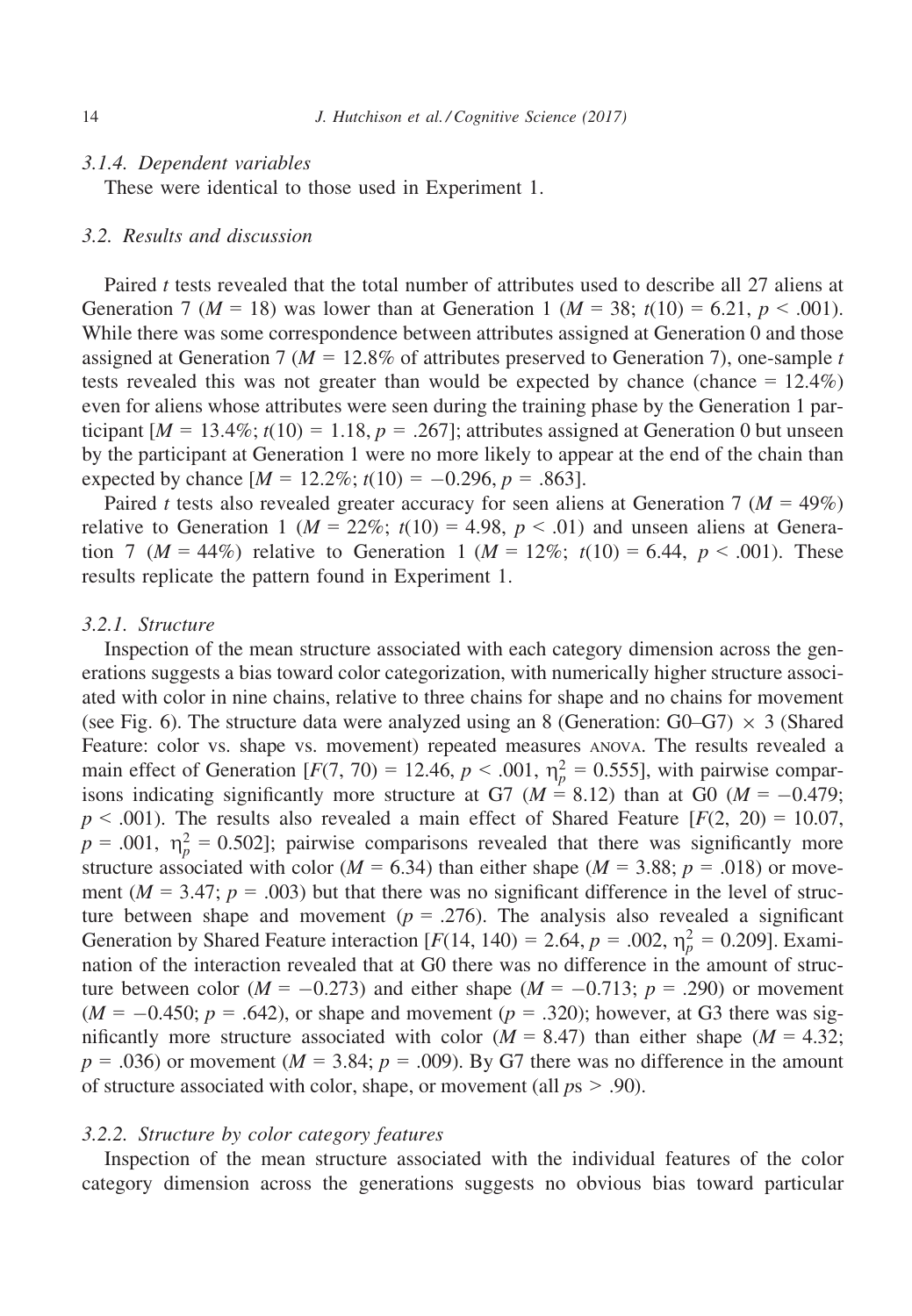

Fig. 6. Mean level of structure at each generation by category feature. Increasing positive z-scores indicate increasing structure, with z-scores greater than +1.96 indicating higher structure than would be expected by chance ( $\alpha = 0.05$ ).

colors (see Fig. 7). An 8 (Generation:  $G0-G7$ )  $\times$  3 (Shared Feature: blue vs. green vs. red) repeated measures ANOVA revealed a main effect of Generation  $[F(7, 70) = 13.74$ ,  $p < .001$ ,  $\eta_p^2 = 0.579$ , with pairwise comparisons indicating significantly more structure<br>at G7 ( $M = 8.85$ ) than at G0 ( $M = -0.218$ ;  $p = .001$ ). There was no evidence of a main at G7 ( $M = 8.85$ ) than at G0 ( $M = -0.218$ ;  $p = .001$ ). There was no evidence of a main effect of Shared Feature  $[F(2, 20) = 2.61, p = .098, \eta_p^2 = 0.207]$  nor of a significant Generation by Shared Feature interaction  $[F(14, 140) = 1.48, p = .13, p^2 = 0.129]$ eration by Shared Feature interaction  $[F(14, 140) = 1.48, p = .13, \eta_p^2 = 0.129]$ .

# 3.2.3. Color/Attribute relationship frequencies

As in Experiment 1, to establish whether the dominant structure associated with the color category dimension was driven by bias toward existing semantic associations between individual attributes and individual color features, we examined the frequency with which each attribute was paired with each color feature (see Supplementary Materials 1). We used one-sample t tests to compare the measured test phase frequency with which each attribute was associated with each color with the frequency that would be expected by chance. Examination of these comparisons (using the Bonferroni method to adjust the critical p-value to account for the 48 multiple comparisons made within color, thus to achieve significance  $p \leq .001$ ) revealed that seven attributes appeared with an individual color or colors less frequently than would be expected by chance; no attributes appeared with an individual color more often than would be expected by chance. Of the seven attributes that appeared less often than expected by chance, six attributes appeared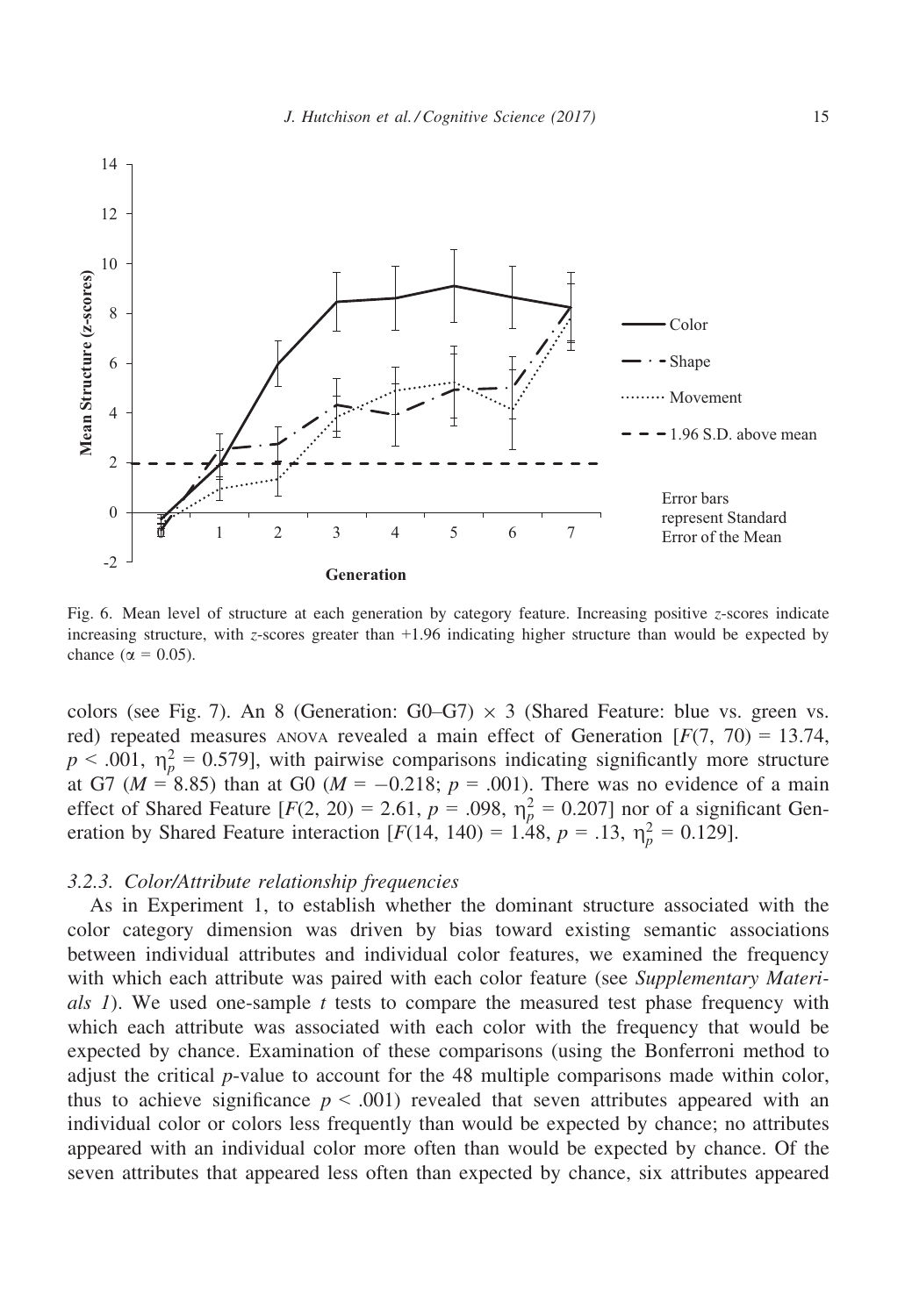

Fig. 7. Mean level of structure at each generation by color. Increasing positive z-scores indicate increasing structure, with z-scores greater than +1.96 indicating higher structure than would be expected by chance  $(\alpha = 0.05)$ .

less frequently for only one color *(detailed* with blue; *giant* with green; *fancy*, *lovely*, and sparkly with red), one attribute appeared less frequently with two colors *(curious with*) both blue and green), and one attribute appeared less frequently with all three colors (amazing). Five of these seven attributes (i.e., amazing, fancy, giant, lovely, and sparkling) appeared with an individual color or colors less frequently than would be expected by chance even when the Bonferroni method was used to impose a much more conservative correction based on all 144 comparisons (thus to achieve significance  $p < .00034$ ).

The aim of Experiment 2 was to examine whether stereotypes for novel objects would form and evolve around the category dimension of color in a similar manner as they did for novel aliens in Experiment 1; the results support this hypothesis. Replicating the findings of Experiment 1 and those of previous research, there was evidence that as information about novel objects passed down the chains it became increasingly simplified, structured, and easier to learn (Kirby et al., 2008; Martin et al., 2014). Crucially, the development of structure for objects largely mirrored the pattern found for social targets from Experiment 1, with significantly more structure associated with the color category dimension than either of the other two category dimensions. Although there was no difference in the amount of structure associated with the category dimensions of color, shape, and movement by the end of the chains, we suggest that this is because color rapidly reaches near-ceiling structure relatively early in the chains and then plateaus (around G3), whereas shape and movement continue to gradually accrue structure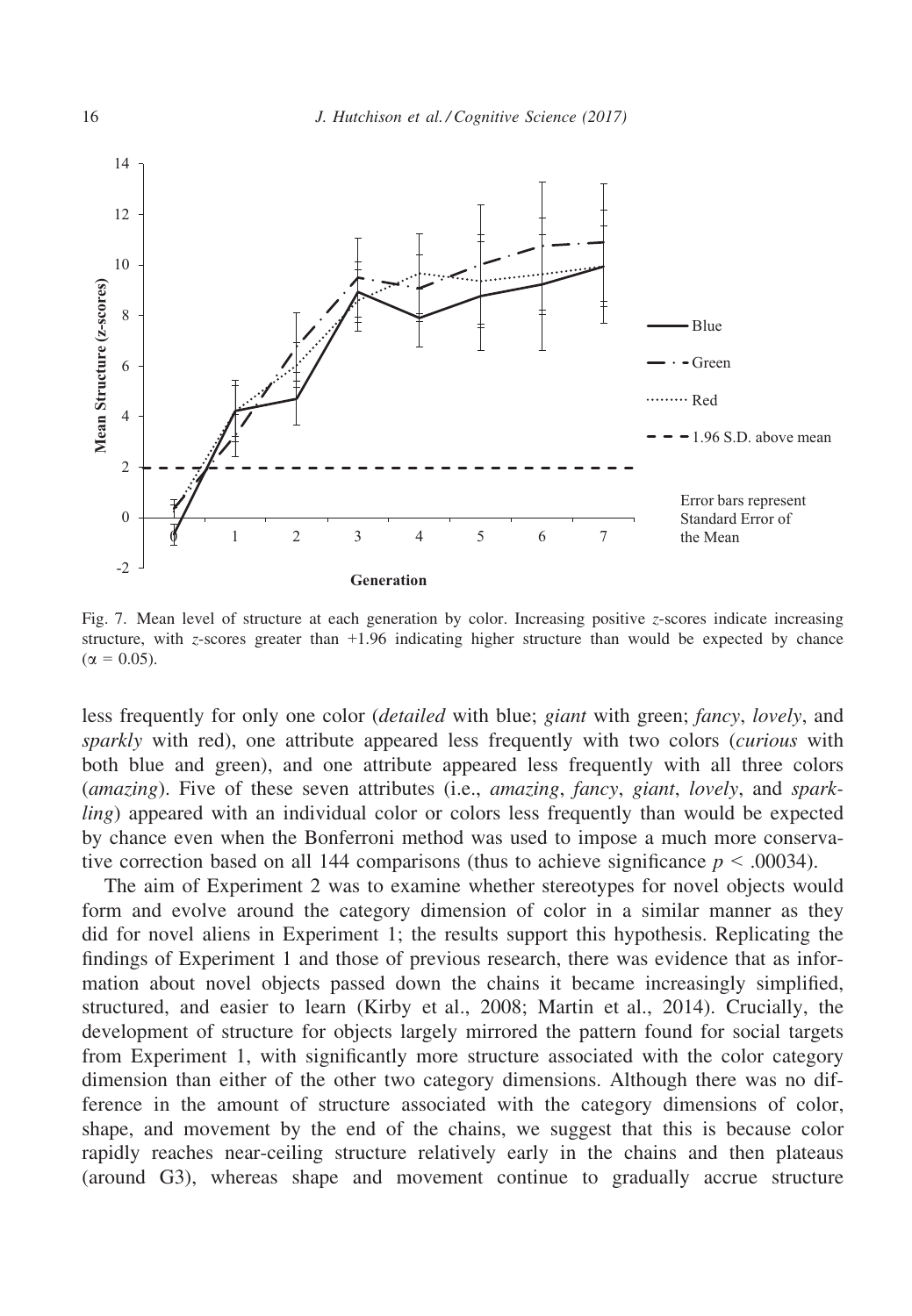throughout. Once again, there was no evidence to suggest that the greater structure associated with color was driven by either dominance of individual colors or existing semantic relationships between individual colors and specific attributes.

Unlike previous research examining how individuals learn novel object names, the current findings do not support a dominance of the category dimension of shape relative to color (Davidoff & Ostergaard, 1988; Diesendruck & Bloom, 2003; Goldstone, 1995; Graham & Poulin-Dubois, 1999; Mash, 2006). Similarly, unlike previous research examining how languages for novel objects evolve through social transmission, the current findings do not support an underspecification of the color category dimension (Kirby et al., 2008); rather, as information passed down our chains, color seemed to take on greater importance as a category defining dimension, at least early on. Given that the stimuli used in the current experiment were almost identical to those used by Kirby et al., it seems likely that the divergent results are a consequence of the nature of the tasks performed by participants. Learning the names of objects may engage different learning processes than learning about the properties of objects. For a language to be useful it must be expressive, with different words used to describe different objects. Learning the properties of objects does not require such expressivity, with objects relatively unconstrained in the potential properties they might share. It seems the way category structure accumulates via cumulative cultural evolution is dependent on the task context in which people encounter information.

What is clear from the results of Experiments 1 and 2 is that the dominance of the category dimension color in the cumulative cultural evolution of novel stereotypes is not peculiar to social targets. It is possible that the structure that accumulates around color is driven by the perceived salience of this category dimension and the features within it. There is evidence to suggest that category salience plays a fundamental role in how people construct categories (Ahn & Medin, 1992) and use them to make subsequent judgments (Dick, Wagner, Stellmacher, & Christ, 2005). Indeed Yee, Ahmed, and Thompson-Schill (2012) show that the prominence of an object's features can change from one search context to another and argue that an object's conceptual representation is dynamically affected by contextual relevance. Recent research suggests perceived category salience might be pivotal to the development of underspecification in the evolution of artificial languages (Silvey et al., 2015); category dimensions that are manipulated to be less salient are more likely to become underspecified as information passes down transmission chains. Color may be the most salient dimension in Experiments 1 and 2. Experiment 3 examines this possibility by reducing the perceived salience of the color category dimension.

# 4. Experiment 3: Categorizing within colors

The aim of Experiment 3 was to explore whether reducing the perceived perceptual difference between color categories attenuates the bias toward dominance of the color category dimension and thereby influences the development of novel stereotypes. Experiment 3 was identical to Experiment 1, with one exception—the features within the color category dimension were changed from discrete color categories (i.e., blue, green, and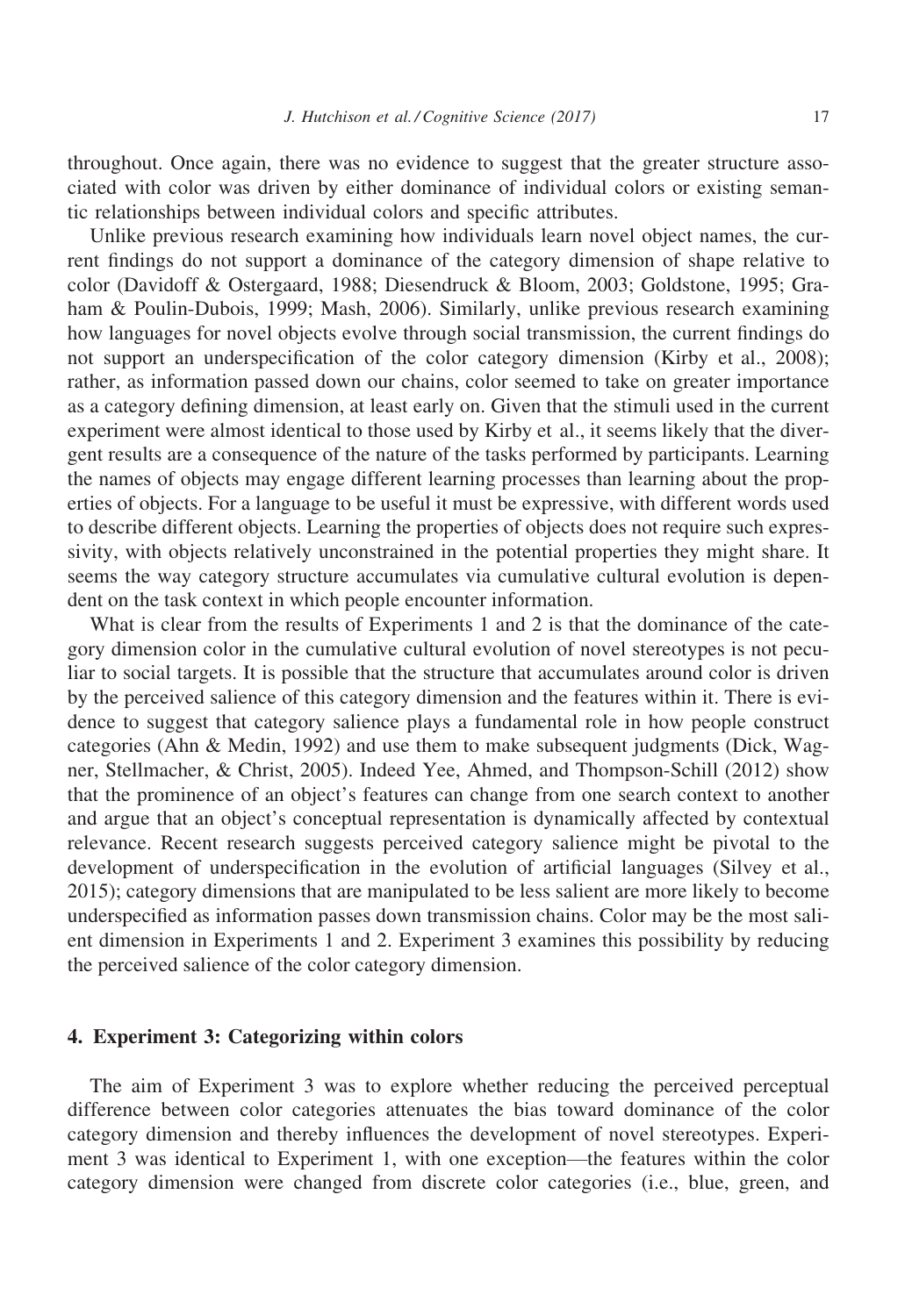red) to different shades within a single-color category (e.g., lighter blue, mid blue, and darker blue). If people's bias toward categorizing based on color is independent of the perceptual salience of this dimension, we would expect to find the evolution of greater structure associated with color than either of the other two dimensions. However, if people's bias is associated with category dimension salience, we would expect to see the evolution of less structure associated with color than seen in Experiment 1.

# 4.1. Method

## 4.1.1. Participants

A new sample of 84 undergraduate participants (65 females) took part in Experiment 3.

# 4.1.2. Materials

The materials were identical to those described in the Experiment 1 with the following exception. Alien Images: We manipulated the original alien images using Adobe Photoshop to change their color so that they were no longer indicative of discrete color categories (i.e., blue, green, and red) but instead were indicative of shades within a single-color category (e.g., lighter blue, mid blue, and darker blue). Using the original alien colors as a base (i.e., mid-color), we used Adobe Photoshop to manipulate the color space values (i.e., Red/Green/Blue: RGB); to create the lighter version of the color, the hue lightness value per pixel of the RGB space was increased by +50; to create the darker version of the color, the hue lightness value per pixel of the RGB space was reduced by  $-50$ . The base category color of aliens (blue, red, or green) was counterbalanced across the chains. An example of the different shades of color stimuli is shown in Fig. 8.

# 4.1.3. Procedure

The procedure was identical to that described in the Experiment 1.

# 4.1.4. Dependent variables

These were identical to those used in Experiment 1.

# 4.2. Results and discussion

Paired  $t$  tests revealed that the total number of attributes used to describe all 27 aliens at Generation 7 ( $M = 24$ ) was lower than at Generation 1 ( $M = 39$ ;  $t(11) = 3.41$ ,



Fig. 8. Examples of the aliens in different shades of blue. From left to right; light blue, mid blue, and dark blue.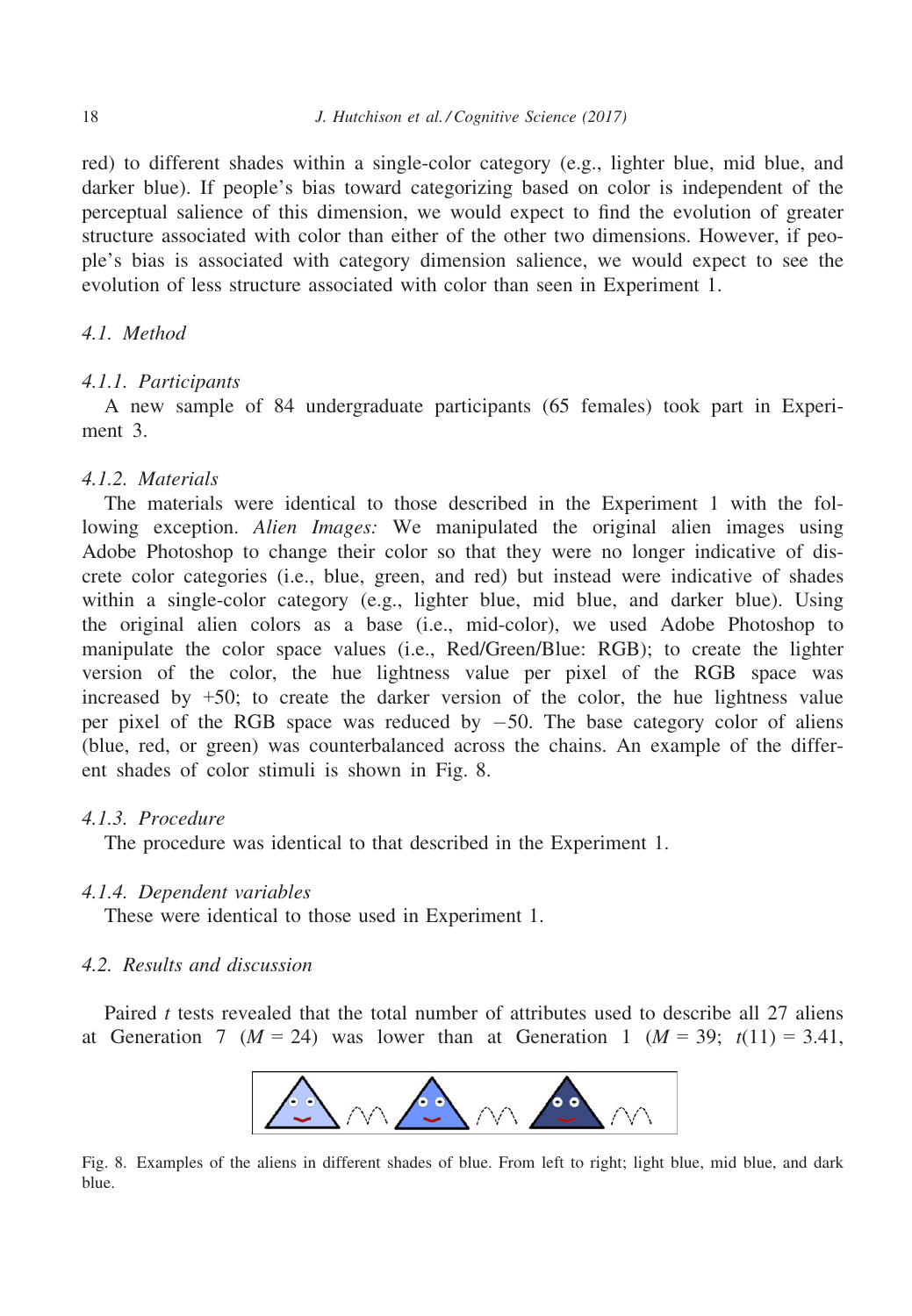$p \leq 0.006$ ). While there was some correspondence between attributes assigned at Generation 0 and those assigned at Generation 7 ( $M = 12.1\%$  of attributes preserved to Generation 7), one-sample  $t$  tests revealed this was not greater than would be expected by chance (chance  $= 12.4\%$ ) even for aliens whose attributes were seen during the training phase by the Generation 1 participant  $[M = 12.9\%; t(11) = 0.413, p = .688]$ ; attributes assigned at Generation 0 but unseen by the participant at Generation 1 were no more likely to appear at the end of the chain than expected by chance  $[M = 11.7\%;$  $t(11) = -0.780, p = .452$ .

Paired t tests also revealed greater accuracy for seen aliens at Generation 7 ( $M = 39\%$ ) relative to Generation 1 ( $M = 16\%$ ;  $t(11) = 5.85$ ,  $p < .001$ ) and unseen aliens at Generation 7 ( $M = 35\%$ ) relative to Generation 1 ( $M = 12\%$ ;  $t(11) = 6.76$ ,  $p < .001$ ). These results therefore replicate the pattern found in Experiments 1 and 2.

#### 4.2.1. Structure

Inspection of the mean structure associated with each category dimension across the generations suggests no bias toward color categorization, with numerically higher structure associated with color in three chains, relative to six chains for shape and three chains for movement (see Fig. 9). The structure data were analyzed using an 8 (Generation: G0–  $G7$ )  $\times$  3 (Shared Feature: color vs. shape vs. movement) repeated measures ANOVA. The results revealed a main effect of Generation  $[F(7, 77) = 9.63, p < .001, \eta_p^2 = 0.467]$ , with pairwise comparisons indicating significantly more structure at G7 ( $M = A$  89) than at G0 pairwise comparisons indicating significantly more structure at G7 ( $M = 4.89$ ) than at G0  $(M = -0.208; p < .001)$ . There was no evidence of a main effect of Shared Feature [F(2, 22) = 0.77,  $p = .48$ ,  $\eta_p^2 = 0.065$ ] nor of a Generation by Shared Feature interaction  $E(14.154) = 1.18$ ,  $p = .30$ ,  $p^2 = 0.0961$ [ $F(14, 154) = 1.18$ ,  $p = .30$ ,  $\eta_p^2 = 0.096$ ].

#### 4.2.2. Color structure comparison between Experiments 3 and 1

Inspection of the mean structure associated with the color category dimension in Experiment 1 with that of Experiment 3 indicates numerically higher structure in Experiment 1 (see Figs. 3 and 4). We compared the color category dimension structure data between Experiments 1 and 3 using an 8 (Generation:  $G0-G7$ )  $\times$  2 (Experiment 1 vs. 3) mixed factorial ANOVA. The results revealed a main effect of Generation  $[F(7, 1)]$ 154) = 12.71,  $p < .001$ ,  $\eta_p^2 = 0.366$ . The results also revealed a main effect of Experi-<br>ment  $[F(1, 22) = 14.65$ ,  $p = .001$ ,  $p^2 = 0.4001$ , with significantly more structure associment  $[F(1, 22) = 14.65, p = .001, \eta_p^2 = 0.400]$ , with significantly more structure associ-<br>ated with color in Experiment 1 ( $M = 6.75$ ) than in Experiment 3 ( $M = 3.77$ ). There was ated with color in Experiment 1 ( $M = 6.75$ ) than in Experiment 3 ( $M = 3.77$ ). There was no evidence of a Generation  $\times$  Experiment interaction [F(7, 154) = 1.22, p = .298,  $\eta_p^2 = 0.052$ .<br>The aim

The aim of Experiment 3 was to examine whether, in the current context, the formation of novel stereotypes is driven by an absolute bias toward the category dimension of color or whether it is instead dependent on the relative salience of the different category dimensions. Building on the findings from the first two experiments, the data from Experiment 3 suggest that people's bias to categorize novel targets along a category dimension is modulated by the relative salience of the dimension and that this impacts the way information evolves as it is socially transmitted. Replicating previous findings, there was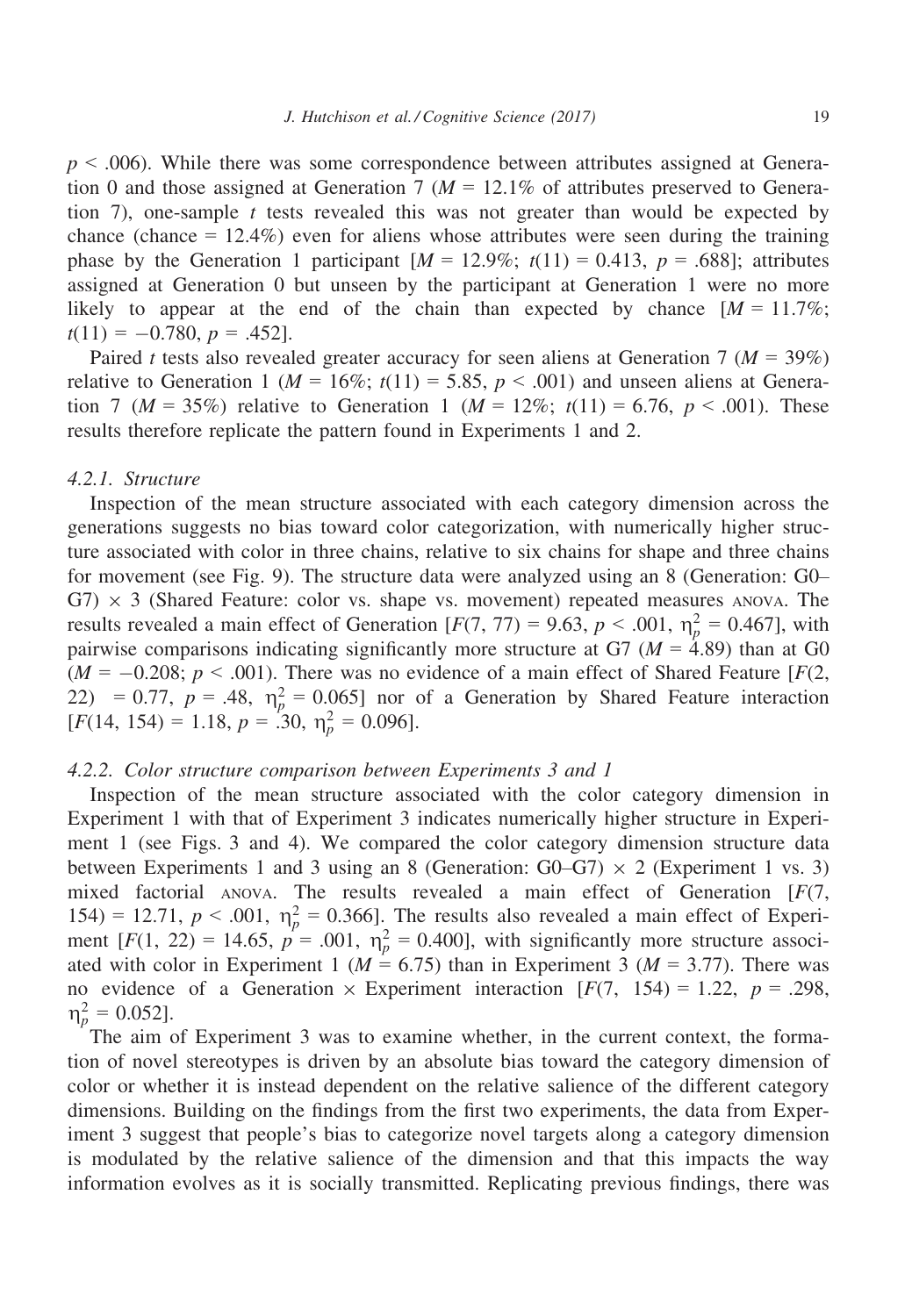

Fig. 9. Mean level of structure at each generation by category feature. Increasing positive z-scores indicate increasing structure, with z-scores greater than +1.96 indicating higher structure than would be expected by chance ( $\alpha = 0.05$ ).

evidence that as information passed down the chains it became increasingly structured, simplified, and learnable (Experiments 1 and 2; Kirby et al., 2008; Martin et al., 2014). However, unlike in Experiments 1 and 2, there was no difference in the level of structure that accumulated between the different category dimensions. A direct comparison of the structure associated with color in Experiment 3 with the structure associated with color in Experiment 1 indicated significantly less structure had accrued with color in the current experiment. Taken together with the findings of Experiment 2, this suggests that the dominance of the category dimension color found in Experiment 1 is not necessarily a consequence of an absolute bias toward categorizing social targets using color; rather, these findings suggest that people are sensitive to the relative salience of category dimensions when learning information about novel targets and that this sensitivity can have a profound effect on the way information evolves via cumulative cultural evolution.

It is important to note that reducing the salience of the color dimension did not prevent structure accumulating for color—by the end of four of the chains (i.e., a third of the chains we ran) there was numerically higher structure for color than either shape or movement—rather, it reduced the relative dominance exerted by color, as seen in Experiments 1 and 2. This reduction in dominance might be due to an associated reduction in the extent to which individual participants shared a bias toward categorizing the aliens by color. This is consistent with Yee et al. (2012), who suggest that the prominence of features can not only vary across contexts but within a given context, from individual to individual. If fewer people were biased toward categorizing the targets based on color,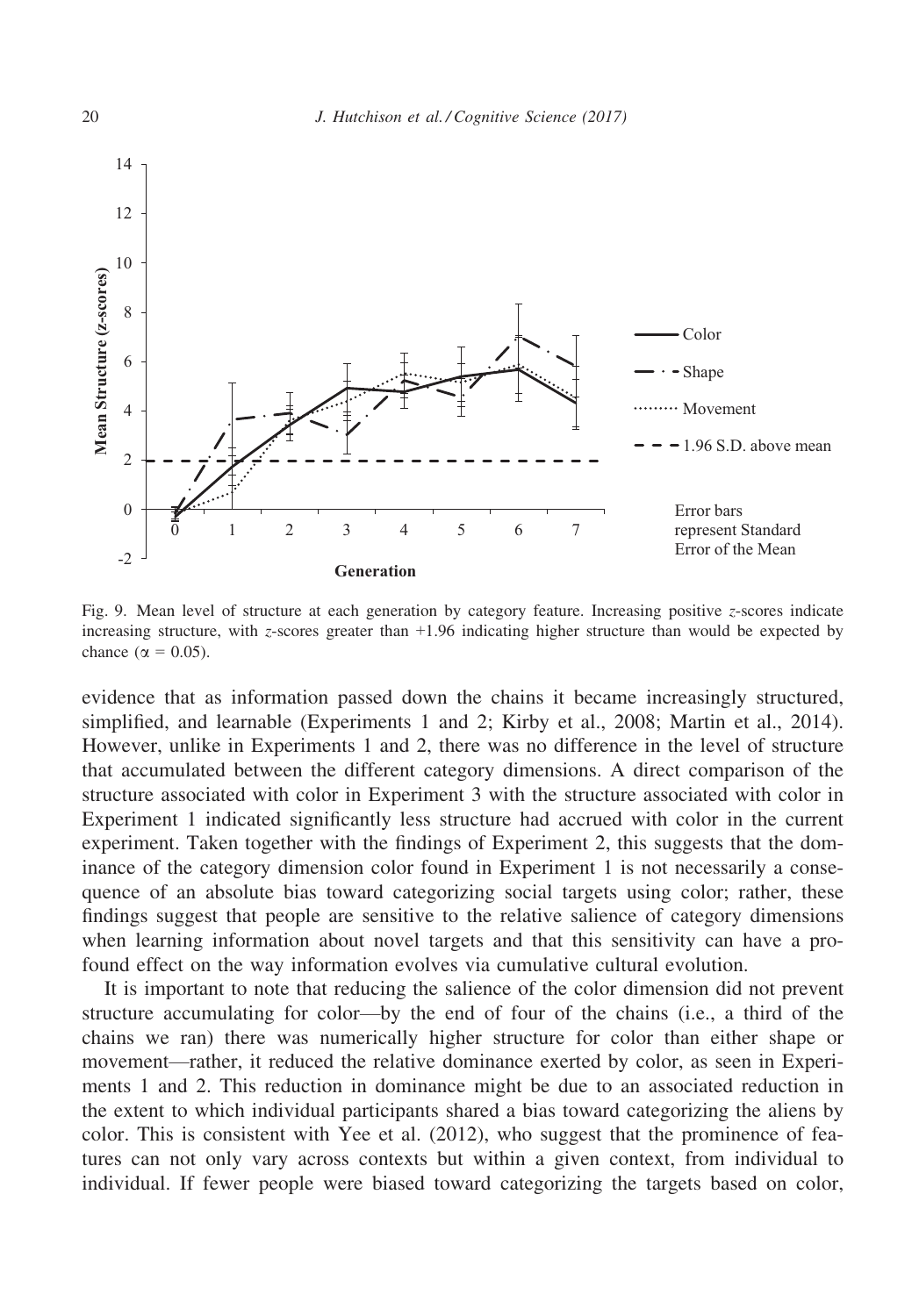then one would expect to see less structure developing around the color category dimension across the chains.

When the results from Experiment 3 are considered together with those from Experiment 1, they provide further support for the idea that the relative salience of category dimensions influences the way that information evolves via cumulative cultural evolution (as in Silvey et al., 2015). Just as fewer salient category dimensions are more likely to become underspecified as artificial languages evolve, so relatively fewer salient category dimensions exert smaller influence on the evolution of novel stereotypes. However, the current results also extend previous findings in an important way. Silvey et al. reduced the salience of a category dimension by manipulating the context in which it appeared to ensure that encoding that category dimension in the linguistic signal would be uninformative. The evolving underspecification they observed for the "backgrounded" category dimension was seemingly driven by people's sensitivity to the informativity of encoding the backgrounded dimension; in this way, the backgrounded dimension was conceptually less salient in a meaningful way. Because the salience of the color category dimension was changed between Experiments 1 and 3 without changing the task faced by our participants, the observed differences in the way information evolves are driven by differences in perceptual salience that are unrelated to requirements of the task (i.e., the three shades of colors in Experiment 3 were just as "relevant" as the three discrete colors of Experiment 1; yet they exerted significantly less influence across the chains). It is also possible that the reduction in color dominance might be related to the ease with which people were able to label colors we used. For example, evidence suggests that color terms are organized around universal focal colors and that color language favors percepts from a restricted region of color space (Berlin & Kay, 1969; Regier, Kay, & Cook, 2005). Therefore, although people could perceptually distinguish between the different shades of color, it is probable that fewer people would share the propensity to label differing shades of the same color (e.g., "light blue," "dark blue") than would share the propensity to label categorically distinct colors (e.g., "red," "green").

# 5. General discussion

Across three studies, we found that as information passed from person to person it became increasingly categorically structured, simplified, and easier to learn until novel category stereotypes had formed. We found that the category dimension of color dominated the formation of novel stereotypes when the experimental context required people to remember information about social targets (Experiment 1), and when the experimental context required people to remember information about objects (Experiment 2). However, there was evidence that the dominance of the color category dimension was diminished when the relative salience of this dimension was perceptually attenuated (Experiment 3). There was no evidence to suggest that the evolving stereotype structure was driven by bottom-up relationships between the category-attribute assignments at the start of the chains. Nor was there any evidence that the structure was driven by top-down knowledge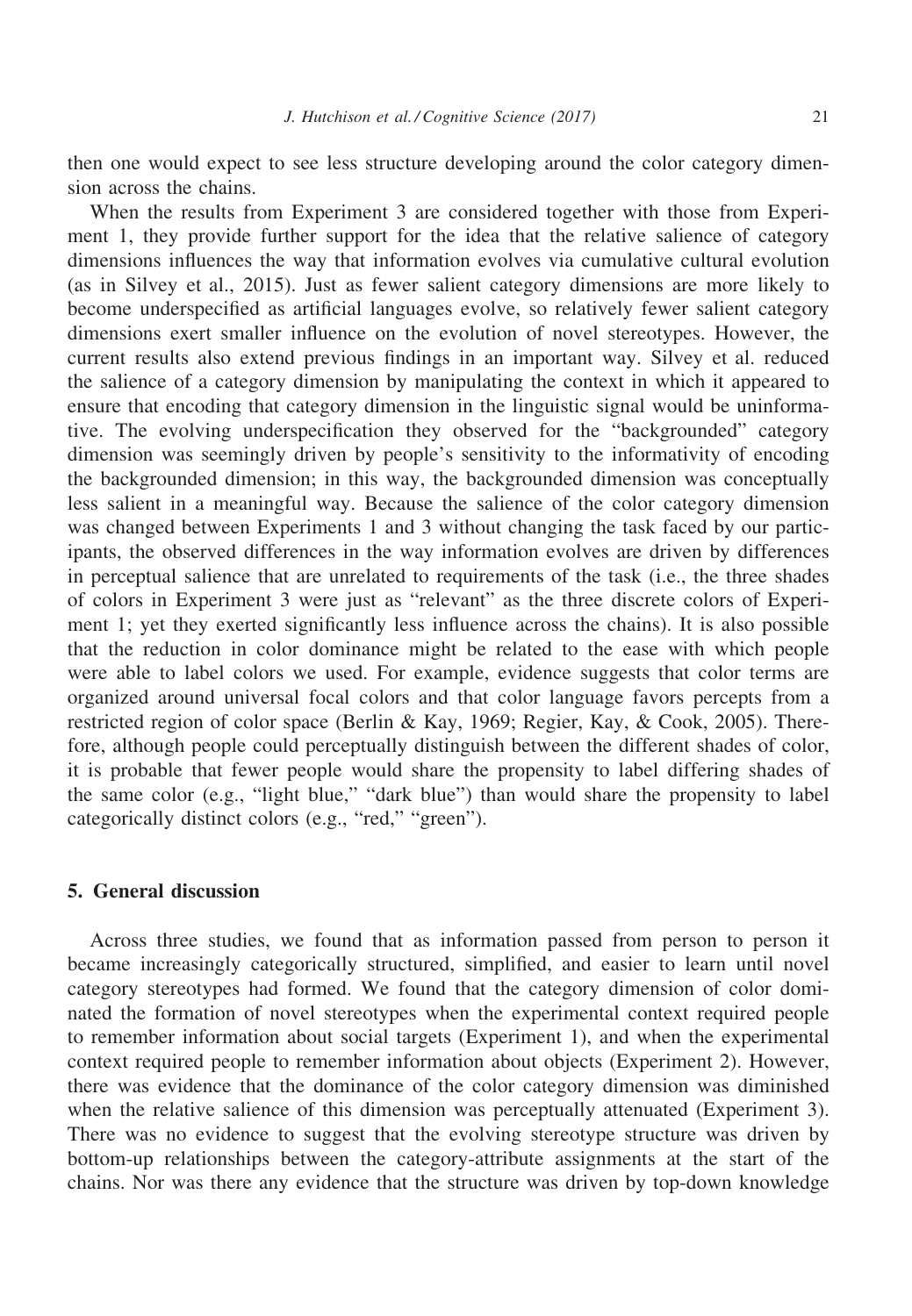of existing semantic relationships between categories and attributes. When considered alongside previous findings (Beckner et al., 2017; Kirby et al., 2008; Silvey et al., 2015), the current research suggests that the context in which people encounter information and the relative salience of category dimensions influences the cumulative cultural evolution of categorical structure.

The data from all three experiments converge to provide further support for the basic premise that information can evolve to become organized categorically as it is socially transmitted and that this process can occur spontaneously and without any obvious intent. Within seven transmission generations, information that was initially random, complex, and difficult to remember was transformed into an easily learnable system (Kirby et al., 2008; Martin et al., 2014). Faced with the dual problems of an overwhelming amount of information to process and previously unseen targets, participants in our chains made many errors. Crucially, it seems their memory successes and failures were not random; instead, there was some level of categorical structure to their responses. From the beginning of the chains, people overestimated the within-category similarity of aliens and were more likely to think that aliens who shared features also shared attributes. What began as tiny templates of structure in the episodic recall of one participant were detected and amplified in the recollections of the next participant. Over time these cumulative systematic biases in recall resulted in a coherent categorical structure that could be used efficiently to infer information about targets even when they have never been encountered (Martin et al., 2014).

The data from Experiments 1 and 2 indicate that the color category dimension exerted greater influence than the other two category dimensions on the formation of novel stereotypes for both novel beings and novel objects. By the end of 18 of the 23 transmission chains there was higher structure associated with the color category dimension than with either of the other two dimensions. It seems that people were more likely to overestimate within-category similarity of targets who shared the same color than they were for targets who shared either the same shape or movement. It is perhaps unsurprising that when the task context required people to remember information about social targets, stereotypes formed around the category dimension of color (Experiment 1). Skin color is a powerful category-specifying cue of race (e.g., Cloutier et al., 2005), which is one of the most dominant real-world social category dimensions (Brewer, 1988; Fiske & Neuberg, 1990; Mason et al., 2006). Whether they intended to or not, it is possible that participants in Experiment 1 were more likely to categorize aliens based on color than either movement or shape because color is a highly salient category distinction that is used in everyday life.

However, the results Experiments 2 and 3 suggest that the results in Experiment 1 are unlikely to reflect a specific bias in favor of basing social stereotypes on color, since we see a similar dominance of color for objects in Experiment 2 and a reduced dominance of color in Experiment 3 when targets were still social but color was manipulated to be less salient.

At first glance, the dominance of color stereotypes for objects in Experiment 2 appears inconsistent with research on object categorization, which suggests people are biased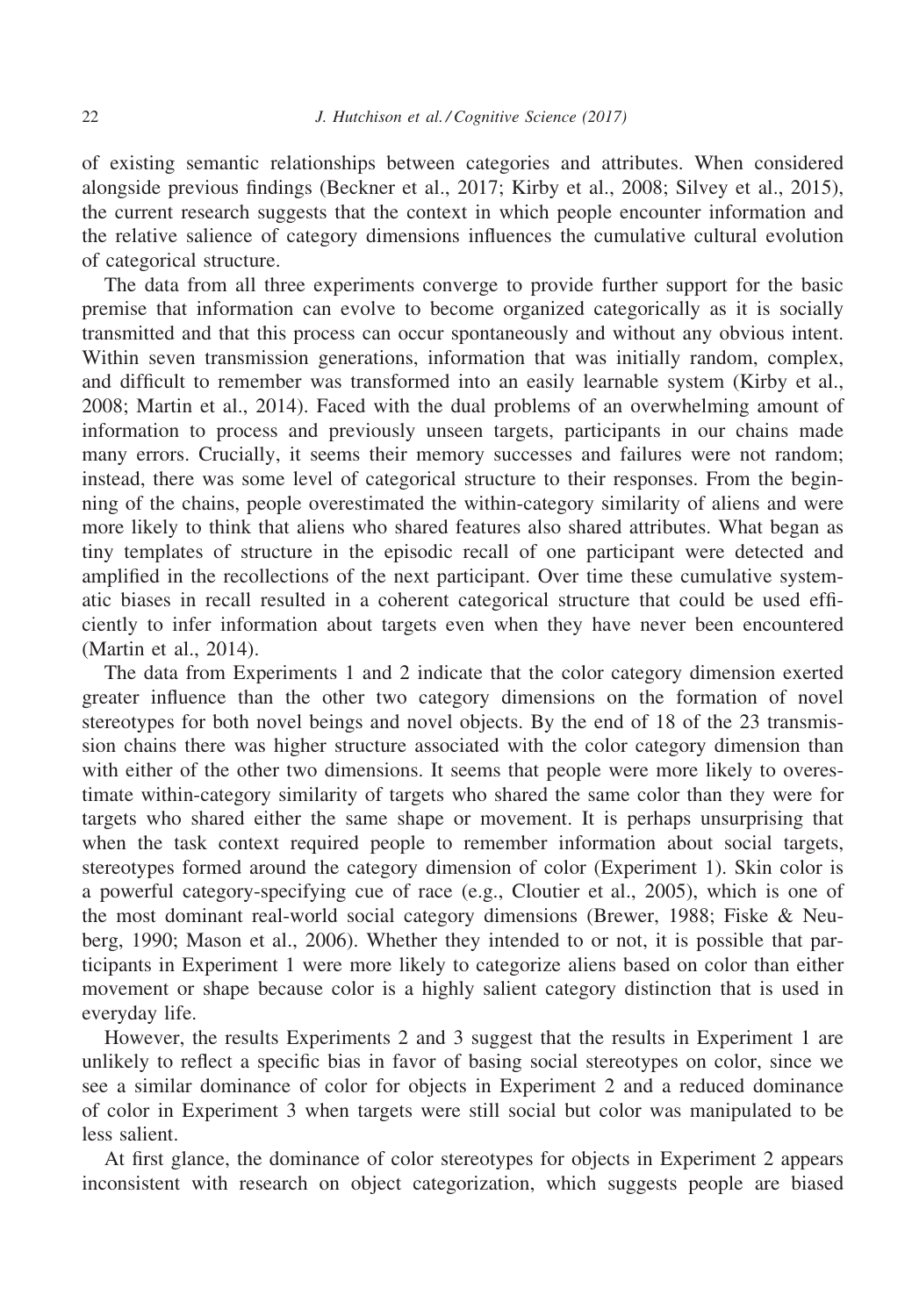toward categorizing objects based on their shape. Because in the real world, shape is more likely to determine object function, people are more likely to assume that novel objects of the same shape (e.g., plates, chairs) are more likely to share functional properties (Davidoff & Ostergaard, 1988; Diesendruck & Bloom, 2003; Goldstone, 1995; Mash, 2006). If people were applying their knowledge of real-world categorization to novel categorization, one might expect shape to have emerged as the dominant category dimension around which object stereotypes formed. However, the color dominance for object stereotypes found in Experiment 2 might, in part, be due to the fact that of all the attributes used to describe the objects, relatively more are commonly associated with descriptions of color/visual surface (gleaming, polished, shiny) than are commonly associated with descriptions of shape or movement. If the attributes used to describe objects had either conveyed function or had been more commonly associated with shape, then perhaps this category dimension would have proved more salient and would have dominated how novel stereotypes formed.

The results from Experiment 3 demonstrated that novel stereotypes can evolve quite differently when a category dimension is rendered less perceptually salient. By making the color category dimension less salient, we attenuated the apparent dominance this dimension exerted on the formation of novel stereotypes; chains were equally likely to be structured by color, movement, or shape. That is, the three shades of blue used in Experiment 3 are still easy to distinguish, but because they now belong to the same basic color category, or perhaps because they are more perceptually similar to each other, color is less likely to dominate novel stereotype formation. Whether this is a consequence of the colors being more similar to each other and therefore less perceptually salient, or whether this reflects the ease with which people can verbalize category dimensions (e.g., more difficult with dark blue vs. light blue relative to red vs. green) is unknown and requires further investigation. These results support and extend recent evidence that reducing the contextual salience of a category dimension in a novel language learning paradigm leads to underspecification of this dimension (Silvey et al., 2015). Just as Silvey et al. modulated the influence of a category dimension by manipulating its contextual salience, so we modulated the influence of a category dimension by manipulating its perceptual salience. Given the diverse and ever-changing nature of the human environment, sensitivity to what is currently salient would seem an essential feature for any useful system of categorization. When the results from all three experiments are considered together they provide support for not only for the apparent propensity people share to categorize stimuli in their environment (Fiske & Neuberg, 1990; Rosch, Mervis, Gray, Johnson, & Boyes-Braem, 1976), but also that the rules that guide this categorization are flexible and sensitive to whatever elements are currently most contextually or perceptually salient (Bernstein, Young, & Hugenberg, 2007; Kowalski & Lo, 2001; Macrae & Bodenhausen, 2000; Silvey et al., 2015).

The way novel stereotypes formed across the three experiments has the potential to inform understanding of real-world stereotype formation and evolution. For example, dependent on the context and perceptual salience, novel stereotypes were more likely to form around some category dimensions than others. In the real world, some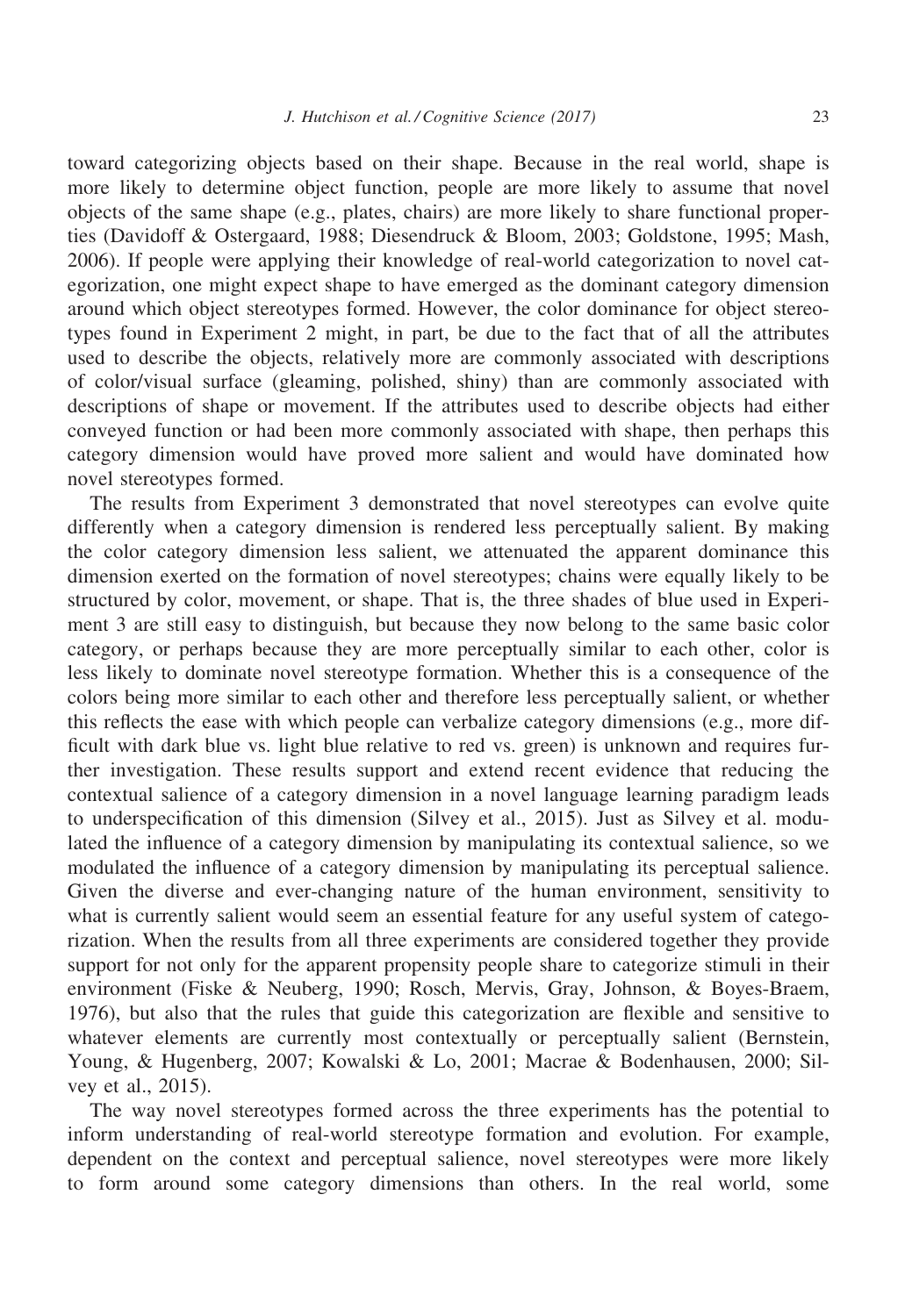category dimensions appear to exert far greater influence on individual social cognition and consequently society; age, sex, and race are routinely grouped together as being the three most prominent social category dimensions (Brewer, 1988; Fiske, 1993; Fiske & Neuberg, 1990). While there are undoubtedly plausible functional arguments for the pre-eminence of these category dimensions (e.g., identifying both sex and age are associated with potential reproductive success; Buss, 1989), it might also be the case that these category dimensions tend to dominate much of our stereotypical thinking because they are easily identifiable from faces (Fiske & Neuberg, 1990; Freeman & Ambady, 2011). If the likelihood with which novel stereotypes form around specific category dimensions is dependent on the relative salience of these dimensions, it is quite possible that stereotypes are likely to form and persist for those real-world category dimensions or individual categories that happen to be most salient, regardless of the functional utility of the emergent stereotypes.

It is also striking that across all three experiments, the content of the novel stereotypes did not form around the attributes that were assigned to targets at the start of the chains. While many aspects of real-world stereotypes contain a "kernel of truth" (Judd & Park, 1993; Madon et al., 1998), based as they are on a genuine over-representation of characteristics among members of a social category (e.g., the stereotype of Scottish people includes having red hair, and, relative to people from other nations, Scots are indeed more likely to have red hair), there are other aspects of stereotypes that are of no obvious origin (e.g., the stereotype of Scottish people being miserly). The current results suggest that through a process of cumulative cultural evolution, specific attributes can become strongly associated with category membership without any genuine relationship existing (Martin et al., 2014).

# 6. Conclusion

The experiments reported here support the idea that the formation of novel stereotypes via cumulative cultural evolution is influenced by the context in which people encounter information and the perceptual salience of object features. People are clearly more likely to organize information along some category dimensions than others—in this case color and this propensity influences the way that novel stereotypes form. However, by modulating the contextual or perceptual salience of different dimensions it was possible to directionally influence how novel stereotypes form. Extrapolating from these results it seems likely that the category structures that pervade human culture reflect the extent to which people share a propensity to categorize their environment in a similar way.

# Acknowledgments

The research was supported by an award from the Economic and Social Research Council (ES/I010688/1), to Doug Martin. We thank James Hampton, Matteo Colombo and two anonymous reviewers for their helpful comments.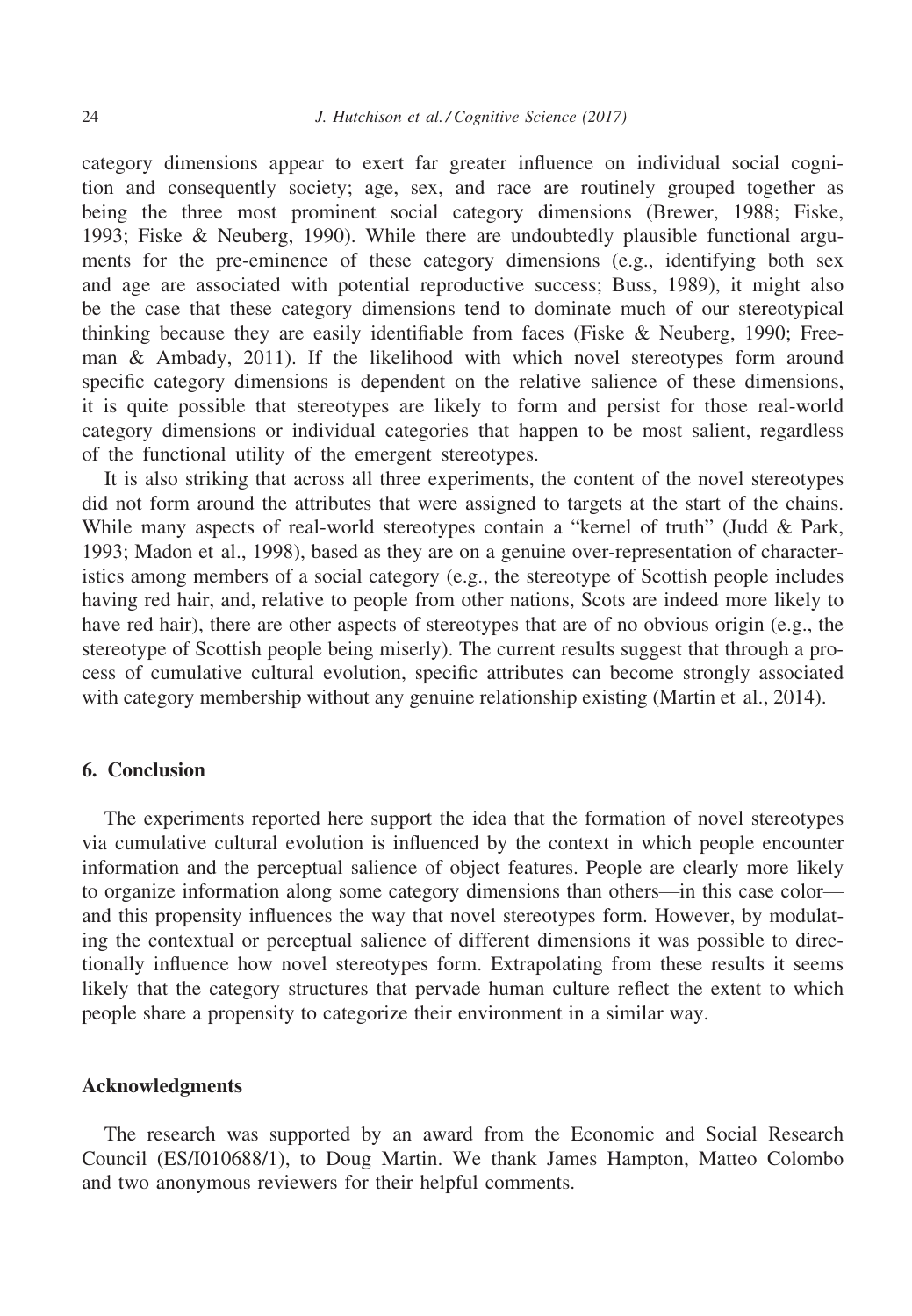# **Notes**

- 1. Martin et al. (2014) reported collapsed data from two experiments, analyzed for structure and accuracy rather than color bias. The data reported in Experiment 1 are from the first experiment (12 chains of participants). However, analysis of the second experiment included in Martin et al.'s (2014) analysis revealed an identical pattern of results to those reported here.
- 2. Martin et al. (2014) reported accuracy, the number of attributes used, and category structure by shared feature but did not report analysis of the structure by category dimension. This study extends Martin et al. by including additional analyses to examine whether color dominates novel stereotype formation in the current context and if so whether any one color dominates this process, and examines whether any bias toward color is driven by existing semantic associations between certain colors and individual attributes.

# References

- Ahn, W. K., & Medin, D. L. (1992). A two-stage model of category construction. Cognitive Science, 16(1), 81–121. [https://doi.org/10.1207/s15516709cog1601\\_3](https://doi.org/10.1207/s15516709cog1601_3)
- Allport, G. W. (1954). The nature of prejudice. New York: Addison.
- Baldwin, D. A. (1989). Priorities in children's expectations about object label reference: Form over color. Child Development, 60(6), 1291–1306.<https://doi.org/10.2307/1130921>
- Beckner, C., Pierrehumbert, J. B., & Hay, J. (2017). The emergence of linguistic structure in an online iterated learning task. Journal of Language Evolution,<https://doi.org/10.1093/jole/lzx001>
- Berlin, B., & Kay, P. (1969). Basic color terms: Their university and evolution. Berkeley, CA: University of California Press.
- Bernstein, M. J., Young, S. G., & Hugenberg, K. (2007). The cross-category effect: Mere social categorization is sufficient to elicit an own-group bias in face recognition. Psychological Science, 18(8), 706–712.<https://doi.org/10.1111/j.1467-9280.2007.01964.x>
- Berry, D. S., & McArthur, L. Z. (1986). Perceiving character in faces: The impact of age-related craniofacial changes on social perception. *Psychological Bulletin*, 100(1), 3.<https://doi.org/10.1037/0033-2909.100.1.3>
- Blair, I. V. (2002). The malleability of automatic stereotypes and prejudice. Personality and Social Psychology Review, 6(3), 242–261. [https://doi.org/10.1207/S15327957PSPR0603\\_8](https://doi.org/10.1207/S15327957PSPR0603_8)
- Brewer, M. B. (1988). A dual process model of impression formation. In R. S. J. Wyer, & T. K. Srull (Eds.), Advances in social cognition (pp. 1–36). Hillsdale, NJ: Erlbaum. [https://doi.org/10.1037/0022-](https://doi.org/10.1037/0022-3514.56.1.5) [3514.56.1.5](https://doi.org/10.1037/0022-3514.56.1.5)
- Burt, D. M., & Perrett, D. I. (1995). Perception of age in adult Caucasian male faces: Computer graphic manipulation of shape and colour information. Proceedings of the Royal Society of London B: Biological Sciences, 259(1355), 137–143.<https://doi.org/10.1098/rspb.1995.0021>
- Buss, D. M. (1989). Sex differences in human mate preferences: Evolutionary hypotheses tested in 37 cultures. Behavioral and Brain Sciences, 12(01), 1–14.<https://doi.org/10.1017/S0140525X00023992>
- Casper, C., Rothermund, K., & Wentura, D. (2010). Automatic stereotype activation is context dependent. Social Psychology,<https://doi.org/10.1027/1864-9335/a000019>
- Cloutier, J., & Macrae, C. N. (2007). Who or what are you? Facial orientation and person construal. European Journal of Social Psychology, 37(6), 1298–1309.<https://doi.org/10.1002/ejsp.433>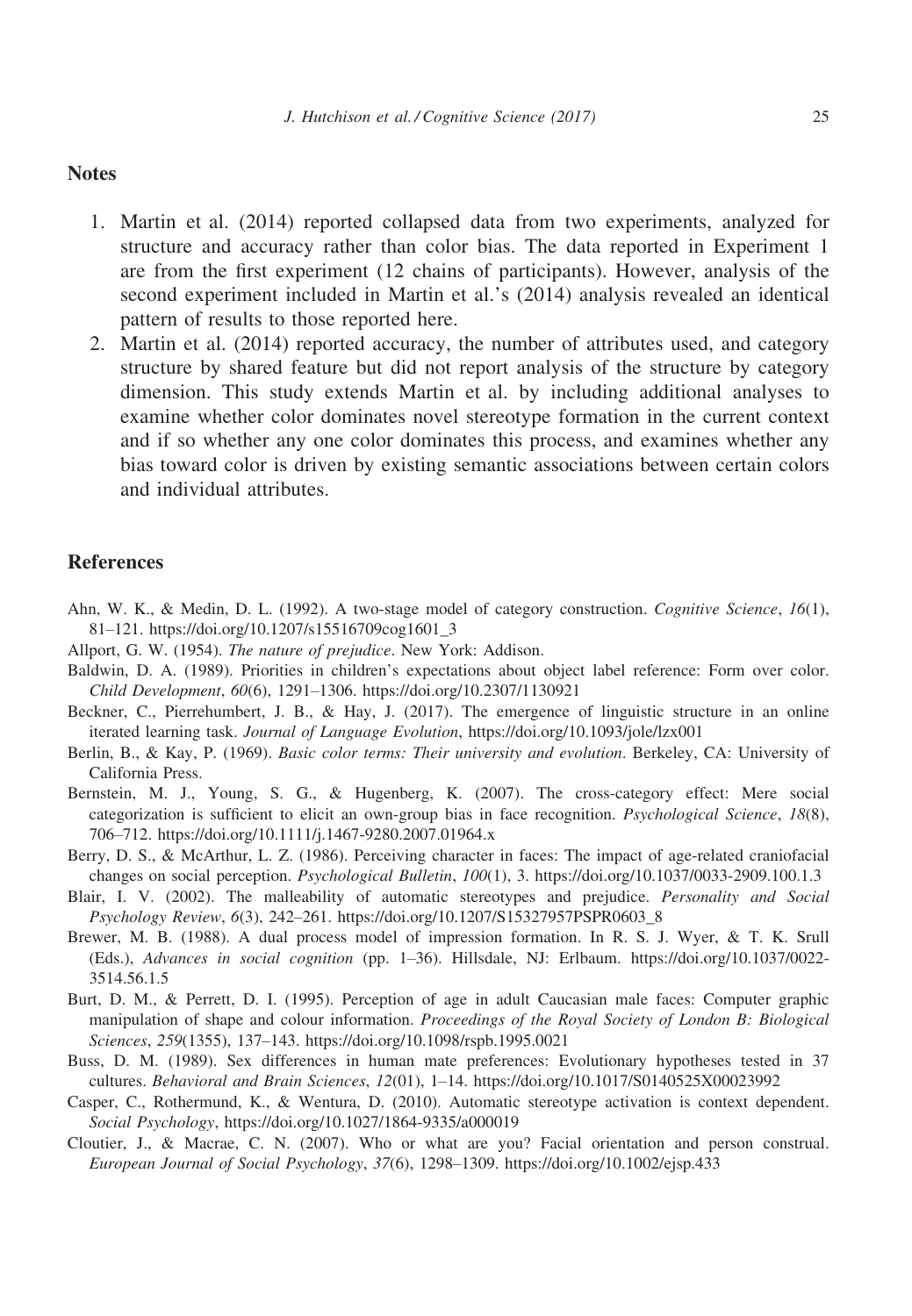- Cloutier, J., Mason, M. F., & Macrae, C. N. (2005). The perceptual determinants of person construal: Reopening the social-cognitive toolbox. Journal of Personality and Social Psychology, 88(6), 885. <https://doi.org/10.1037/0022-3514.88.6.885>
- Davidoff, J., & Ostergaard, A. (1988). The role of colour in categorical judgements. The Quarterly Journal of Experimental Psychology, 40(3), 533–544.
- Dick, R., Wagner, U., Stellmacher, J., & Christ, O. (2005). Category salience and organizational identification. Journal of Occupational and Organizational Psychology, 78(2), 273–285. [https://doi.org/10.](https://doi.org/10.1348/096317905X25779) [1348/096317905X25779](https://doi.org/10.1348/096317905X25779)
- Diesendruck, G., & Bloom, P. (2003). How specific is the shape bias? Child Development, 74(1), 168–178. <https://doi.org/10.1111/1467-8624.00528>
- Dunham, Y., Dotsch, R., Clark, A. R., & Stepanova, E. V. (2016). The development of White-Asian categorization: Contributions from skin color and other physiognomic cues. PLoS ONE, 11(6), e0158211. <https://doi.org/10.1371/journal.pone.0158211>
- Enlow, D. H. (1982). Handbook of facial growth. Philadelphia, PA: WB Saunders.
- Fiske, S. T. (1993). Social cognition and social perception. Annual Review of Psychology, 44(1), 155–194.
- Fiske, S. T., & Neuberg, S. L. (1990). A continuum of impression formation, from category-based to individuating processes: Influences of information and motivation on attention and interpretation. Advances in Experimental Social Psychology, 23, 1–74. [https://doi.org/10.1016/S0065-2601\(08\)60317-2](https://doi.org/10.1016/S0065-2601(08)60317-2)
- Freeman, J. B., & Ambady, N. (2011). A dynamic interactive theory of person construal. *Psychological* Review, 118(2), 247.<https://doi.org/10.1037/a0022327>
- Freeman, J. B., Nakayama, K., & Ambady, N. (2013). Finger in flight reveals parallel categorization across multiple social dimensions. Social Cognition, 31(6), 792.<https://doi.org/10.1521/soco.2013.31.6.792>
- Gilbert, D. T., & Hixon, J. G. (1991). The trouble of thinking: Activation and application of stereotypic beliefs. Journal of Personality and Social Psychology, 60(4), 509.<https://doi.org/10.1037/0022-3514.60.4.509>
- Goldstone, R. L. (1995). Effects of categorization on color perception. *Psychological Science*, 6(5), 298–304. <https://doi.org/10.1111/j.1467-9280.1995.tb00514.x>
- Graham, S. A., & Poulin-Dubois, D. (1999). Infants' reliance on shape to generalize novel labels to animate and inanimate objects. Journal of Child Language, 26(02), 295–320.
- Judd, C. M., & Park, B. (1993). Definition and assessment of accuracy in social stereotypes. Psychological Review, 100(1), 109–128.<https://doi.org/10.1037/0033-295X.100.1.109>
- Kirby, S., Cornish, H., & Smith, K. (2008). Cumulative cultural evolution in the laboratory: An experimental approach to the origins of structure in human language. Proceedings of the National Academy of Sciences of the United States of America, 105(31), 10681–10686.<https://doi.org/10.1073/pnas.0707835105>
- Kowalski, K., & Lo, Y. F. (2001). The influence of perceptual features, ethnic labels, and sociocultural information on the development of ethnic/racial bias in young children. Journal of Cross-Cultural Psychology, 32(4), 444–455.<https://doi.org/10.1177/0022022101032004005>
- Levin, D. T. (2000). Race as a visual feature: Using visual search and perceptual discrimination tasks to understand face categories and the cross-race recognition deficit. Journal of Experimental Psychology: General, 129(4), 559.<https://doi.org/10.1037/0096-3445.129.4.559>
- MacLin, O. H., & Malpass, R. S. (2001). Racial categorization of faces: The ambiguous race face effect. Psychology, Public Policy, and Law, 7(1), 98.<https://doi.org/10.1037/1076-8971.7.1.98>
- Macrae, C. N., & Bodenhausen, G. V. (2000). Social cognition: Thinking categorically about others. Annual Review of Psychology, 51(1), 93–120.<https://doi.org/10.1146/annurev.psych.51.1.93>
- Macrae, C. N., & Martin, D. (2007). A boy primed Sue: Feature-based processing and person construal. European Journal of Social Psychology, 37(5), 793–805.<https://doi.org/10.1002/ejsp.406>
- Maddox, K. B. (2004). Perspectives on racial phenotypicality bias. Personality and Social Psychology Review, 8(4), 383–401. [https://doi.org/10.1207/s15327957pspr0804\\_4](https://doi.org/10.1207/s15327957pspr0804_4)
- Madon, S., Jussim, L., Keiper, S., Eccles, J., Smith, A., & Palumbo, P. (1998). The accuracy and power of sex, social class, and ethnic stereotypes: A naturalistic study in person perception. Personality and Social Psychology Bulletin, 24(12), 1304–1318.<https://doi.org/10.1177/01461672982412005>